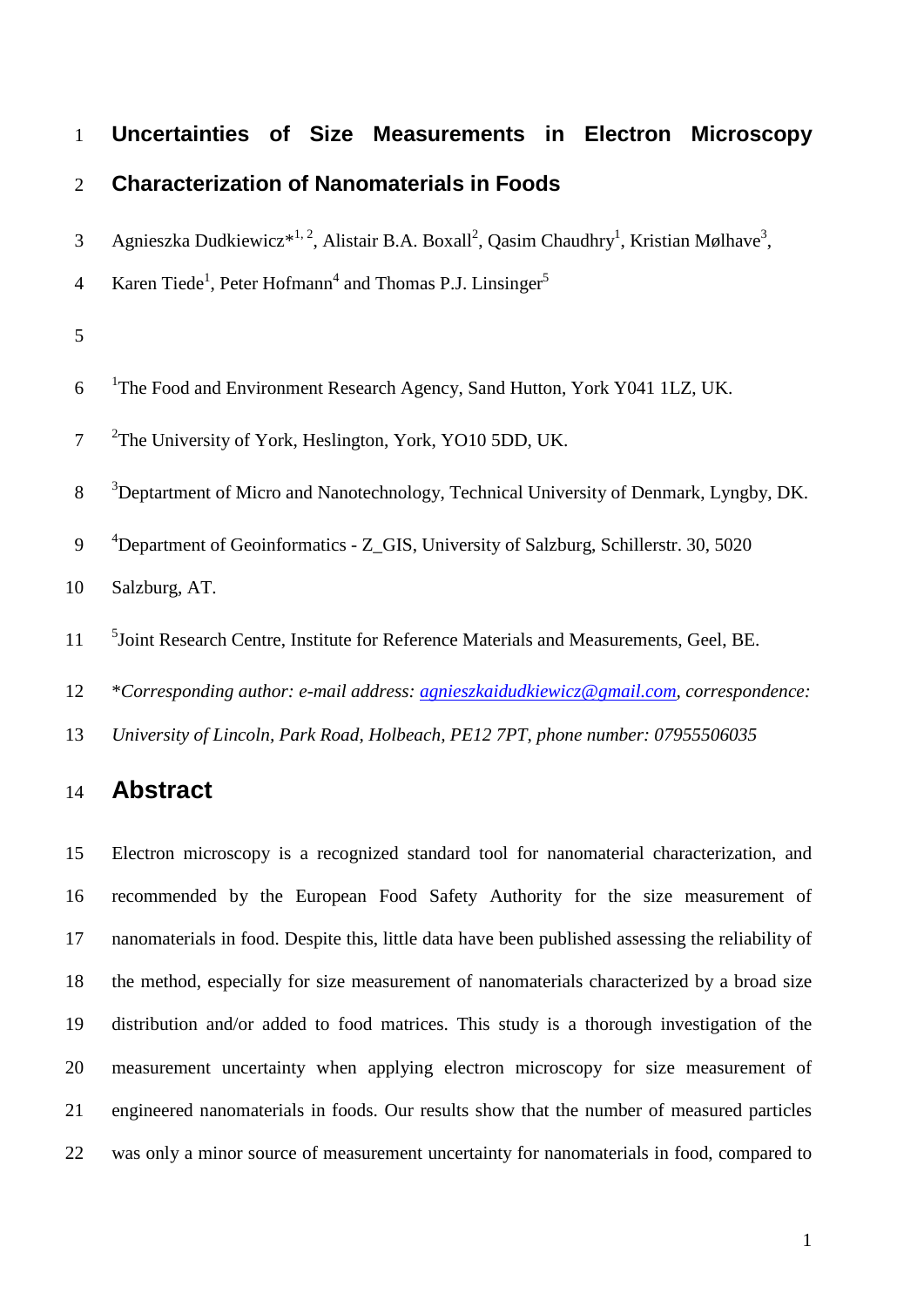- the combined influence of sampling, sample preparation prior to imaging and the image analysis. The main conclusion is that to improve the measurement reliability, care should be taken to consider replications and matrix removal prior to sample preparation.
- 
- *Keywords: Nanomaterials, Electron Microscopy, Food, Measurement Uncertainty, Minimal*
- *Sample Intake.*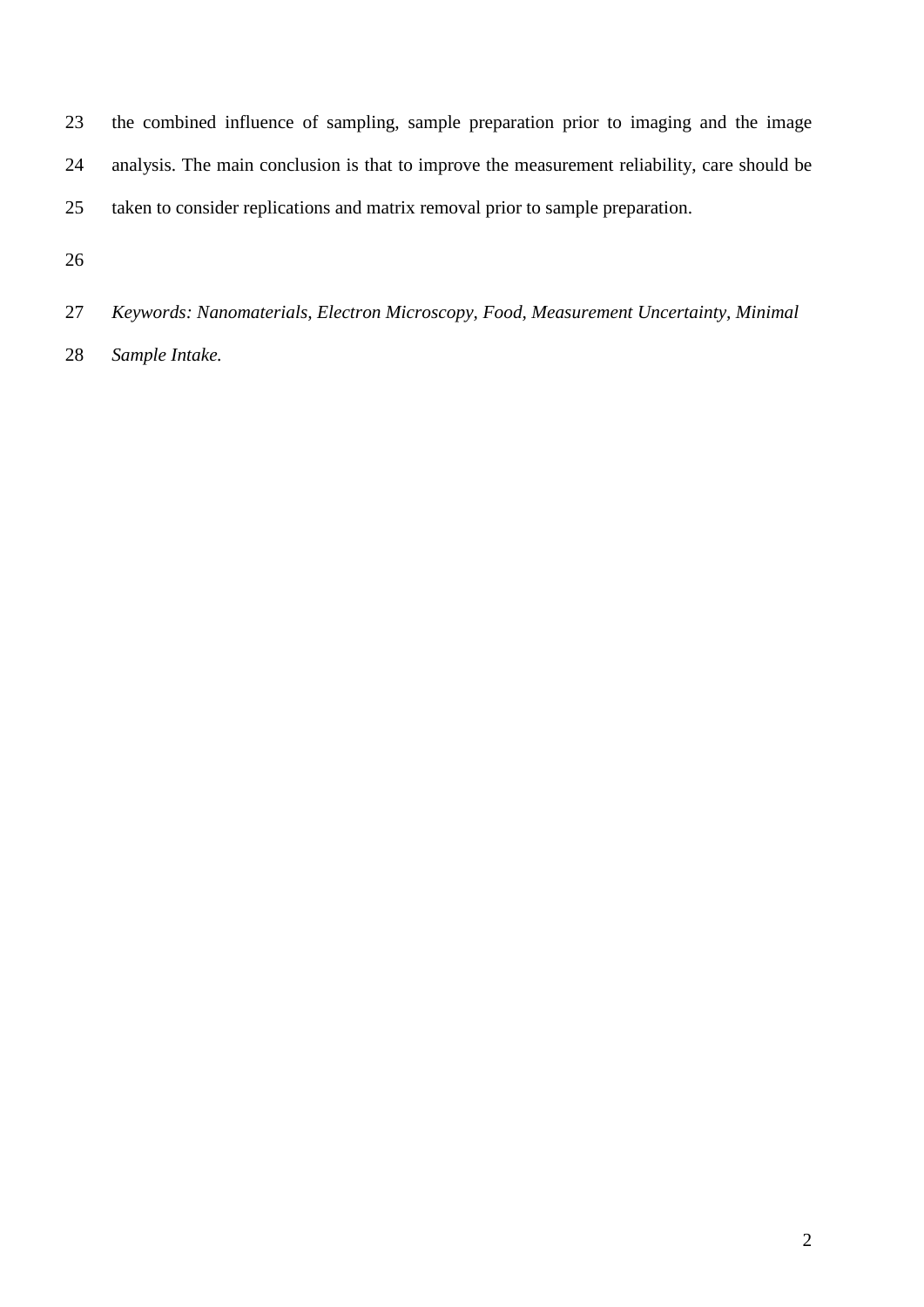# **1. Introduction**

 Engineered nanomaterials (ENMs) are increasingly finding new applications in the food industry. Some food additives already used for decades (Dekkers et al., 2010) might be classified as nanomaterials, e.g. synthetic amorphous silica (SAS). Others as for instance silver ENMs are applied in food packaging (Chaudhry et al., 2008). The potential risks posed by the presence of ENMs in foods and food contact materials is an area of major interest because of the current uncertainties in relation to the potential consumer exposure to ENMs through food, and the fate and effects of the orally ingested ENMs in the body (Dudkiewicz, Luo, Tiede, & Boxall, 2012). In order for studies on ENMs to provide meaningful and accurate data to assess exposure appropriately developed and validated methods are required (Joner, Hartnik & Amundsen, 2008; Calzolai, Gilliland, & Rossi, 2012; Hassellöv, Readman, Ranville, & Tiede, 2008).

 Electron microscopy (EM) is one of the standard methods that are currently used for ENM measurement (Calzolai et al., 2012) and also recommended for such use by the European Food Safety Authority (EFSA) in a guidance document (EFSA Scientific Committee, 2011). In the guidance document EM is listed as a method of first choice for ENM measurement in foods along other complementary methods. Nevertheless so far no validation of this technique for the characterization of ENMs has been presented. Only a few studies have assessed the uncertainty of ENMs size measurement by EM using spherical ENMs characterized by a narrow size distribution and in pristine dispersions e.g. (Braun, Kestens, Franks, Roebben, Lamberty & Linsinger, 2012; Lamberty, Franks, Braun, Kestens, Roebben & Linsinger, 2011). The presence of the food matrix in the sample is however expected to introduce difficulties during sample preparation and analysis (Tiede, Boxall, Tear, Lewis, David & Hassellöv, 2008; Dudkiewicz et al., 2012; Dudkiewicz et al., 2011) and is likely to affect the ENM measurement uncertainty. Food samples are usually characterized by a high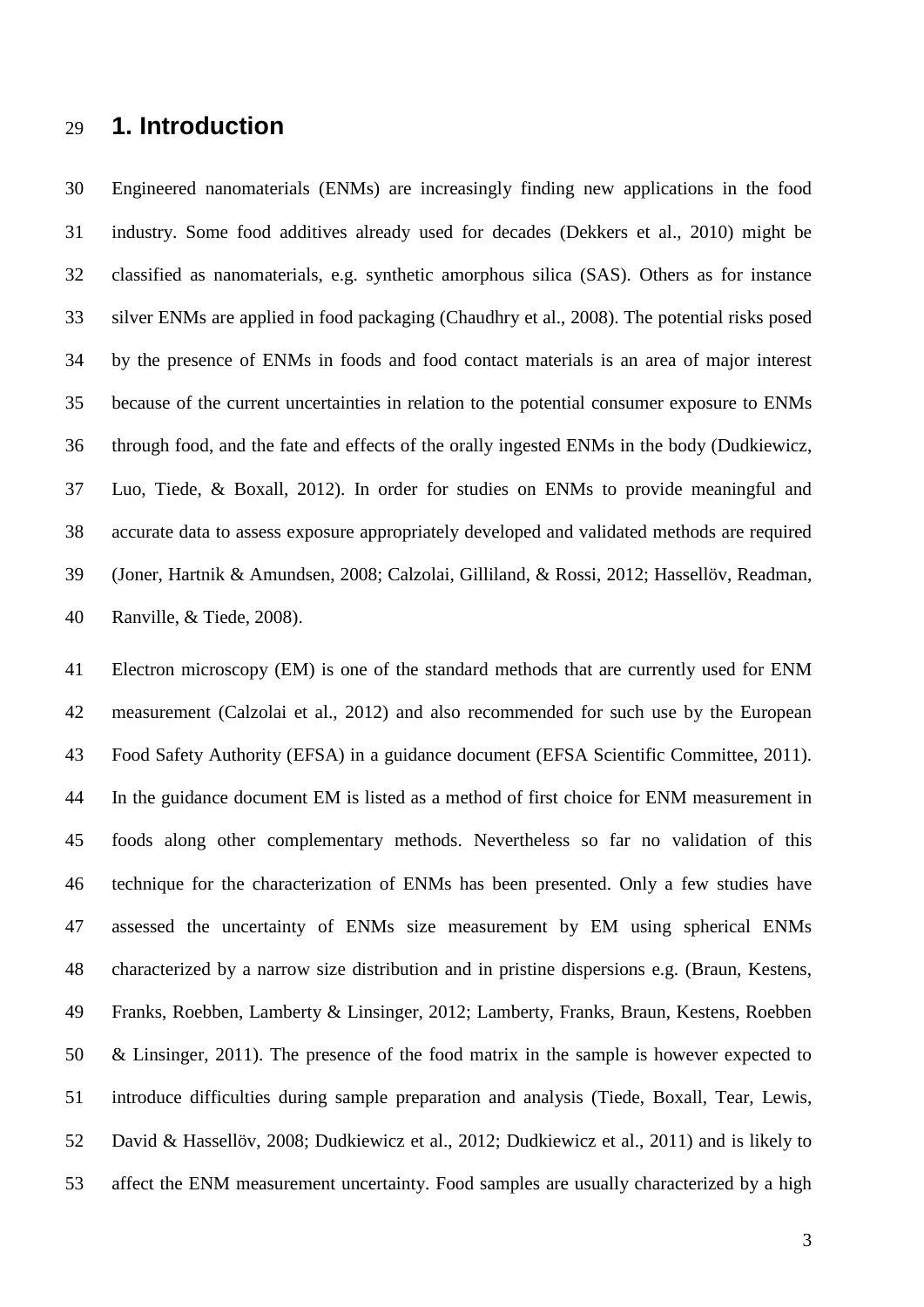water content, and EM instruments operate under high vacuum. This means that samples at least need to be dehydrated for analysis. The EFSA acknowledges that sample preparation and in particular matrix removal can introduce changes to the original state of ENMs in the sample and thus preparation protocols involving minimal processing should be applied. Additionally only small sample volumes (order of pL) can be used during EM analysis, thus limiting the number of measured ENMs and affecting statistical reliability (Linsinger et al., 2013).

 This paper presents an evaluation of EM procedures for the measurement of ENMs in foods using simple sample preparation methods which allow to retain ENMs in the food matrices. This study relies on two examples of reference materials, namely spherical silver nanoparticles (AgNPs) in meat and SAS in tomato soup covering narrow (AgNPs) and broad (SAS) size distributions. Both of these reference materials were produced within an EU FP7 funded project "NanoLyse" on the development and validation of analytical methodologies for ENMs in foods. The choice of ENMs reflects realistic scenarios in which humans could be exposed to ENMs that are applied in food packaging, potentially migrating to food (AgNPs) and ENMs readily applied as a food additive (SAS). The robustness of the obtained data from SAS containing reference materials was tested by analyzing a commercially available food product with declared content of SAS.

 The study addressed three main questions: 1) how many ENMs need to be measured in order to obtain a reliable measure of size; 2) what is the precision of ENM measurement by EM; and 3) which step(s) within the procedure, including sampling, sample preparation, imaging and image analysis, contribute most to the measurement uncertainty?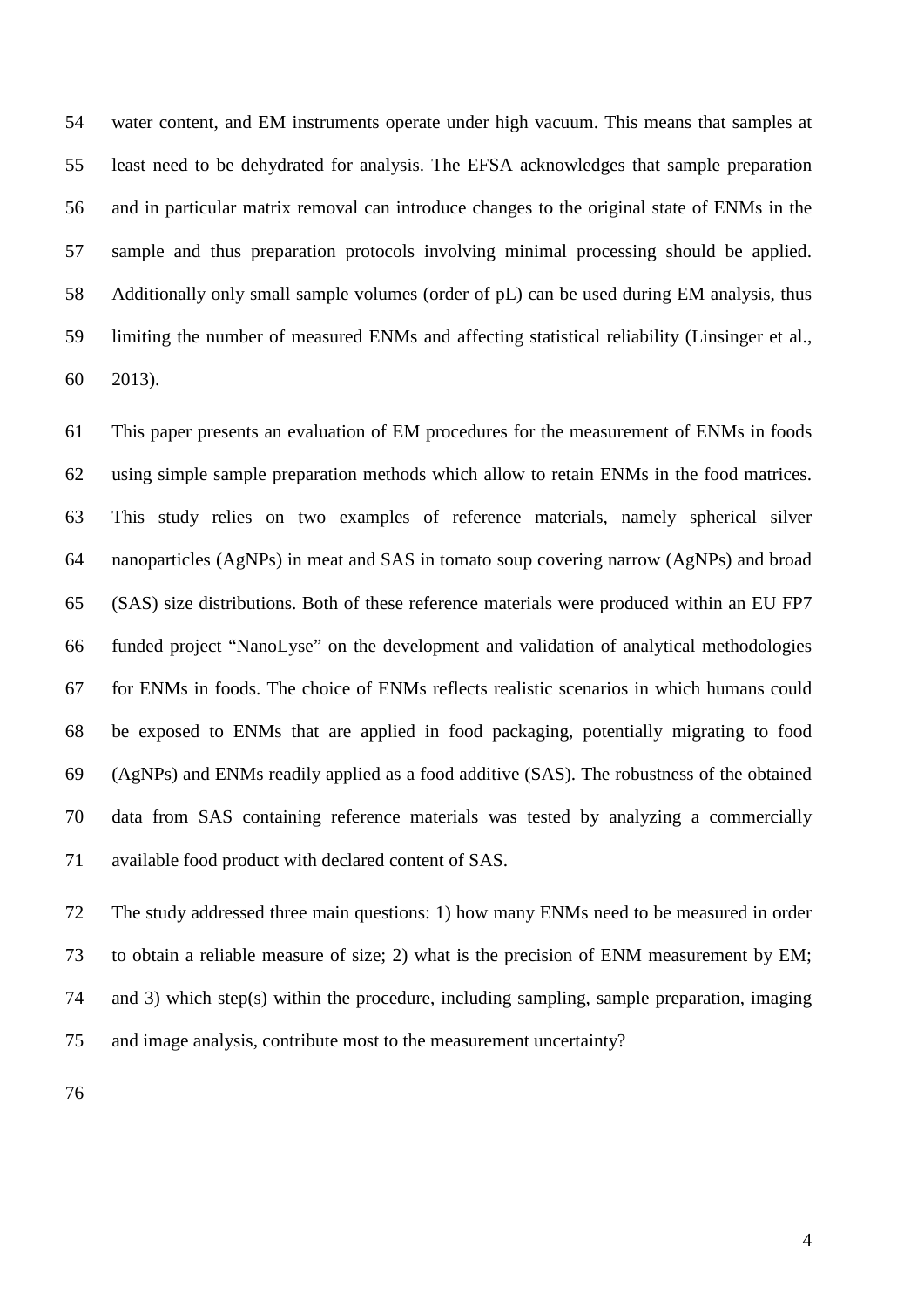# **2. Experimental design**

#### *2.1 Materials*

 The materials included in the study as well as characterization information provided by the manufacturer or determined in our laboratories are listed in Table 1. Two groups of reference food materials spiked with ENMs were used: These were chicken paste (Meat 1, Meat 2 and Meat Blank), and tomato soup (Soup 1, Soup 2 and Soup Blank). Meat reference materials contained AgNPs and soup reference materials contained SAS at the spiked concentrations listed in Table 1. These reference materials were developed by the Institute for Reference Materials and Measurements of the European Commission's Joint Research Centre (JRC- IRMM, Geel, Belgium). The development of soup and meat reference materials was described in (Grombe et al., 2014 and In press).

 Along with the reference materials, the JRC-IRMM also provided pure suspensions of the respective ENMs that had been used in the preparation of these reference materials. The suspensions were also studied to provide information on the original characteristics of ENMs prior to spiking into foods as recommended (EFSA Scientific Committee, 2011). Additionally, a commercial soup powder (Soup COM) with a declared content of SAS- E551 was obtained from a local supermarket. As a control for the Soup COM, SAS powder (SAS COM)- NM203 from the JRC, Institute for Health and Consumer Protection, Nanomaterial Repository for Toxicology Testing (Ispra, Italy) was used.

 Prior to the study, Soup COM and SAS COM were suspended in aqueous media using a magnetic stirrer. Soup COM was mixed at a ratio of 11:100 with boiling tap water. The SAS 98 COM was mixed at a ratio 2:98 with borate buffer at pH 8.0 of composition 0.05M  $H_3BO_3$ , 0.05M KCl, 0.004M NaOH (BB 8.0).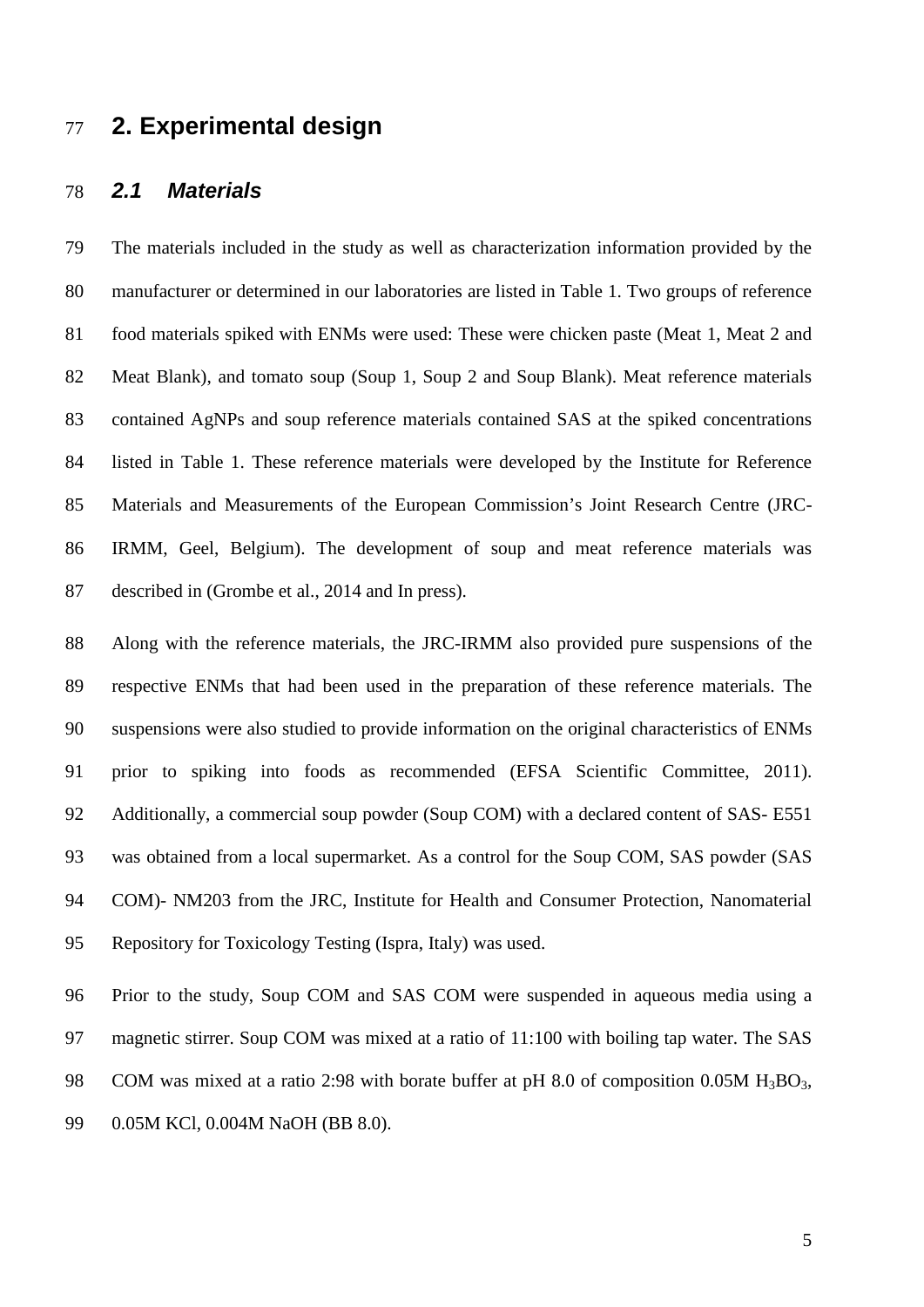#### *2.2 Electron microscopy and energy dispersive x-ray*

#### *spectroscopy*

 Two different EM methods were selected for imaging depending on the sample's matrix type (solid/liquid) and chemistry of the ENMs. The SAS has generally weak contrast in EM, however for imaging in scanning electron microscopy (SEM), samples can be coated with a nanometric layer of metal to improve contrast and minimize charging. AgNPs could be best visualized using TEM as these ENMs were embedded in a layer of the meat sample. Therefore for imaging of SAS and AgNPs containing samples, SEM and TEM were selected respectively.

 Samples were prepared for analysis as described in Supplementary data section 2 and (Lari & Dudkiewicz, 2014). The preparation methods were developed and evaluated in our laboratories before use in this study. In course of this evaluation we have found that these sample preparation methods allowed to limit agglomeration of the ENMs (a typical artifact hampering image analysis) and recover sufficient number of ENMs for imaging and measurements.

 The SEM images were taken using an FEI Sirion S field emission gun SEM equipped with a through the lens detector and operating at a voltage of 5 kV and spot size 3.

 The TEM images were acquired with a JEOL JEM 2011 TEM operating at 200 kV and using a digital camera (Gatan 794).

### *2.3 Data acquisition and image analysis*

 All provided particle size measurements refer to the equivalent circle diameter (ECD) which is the diameter of the circle with the same surface area as projected in the 2D image of the ENMs. The data acquisition parameters used in this study were summarized in Table 2.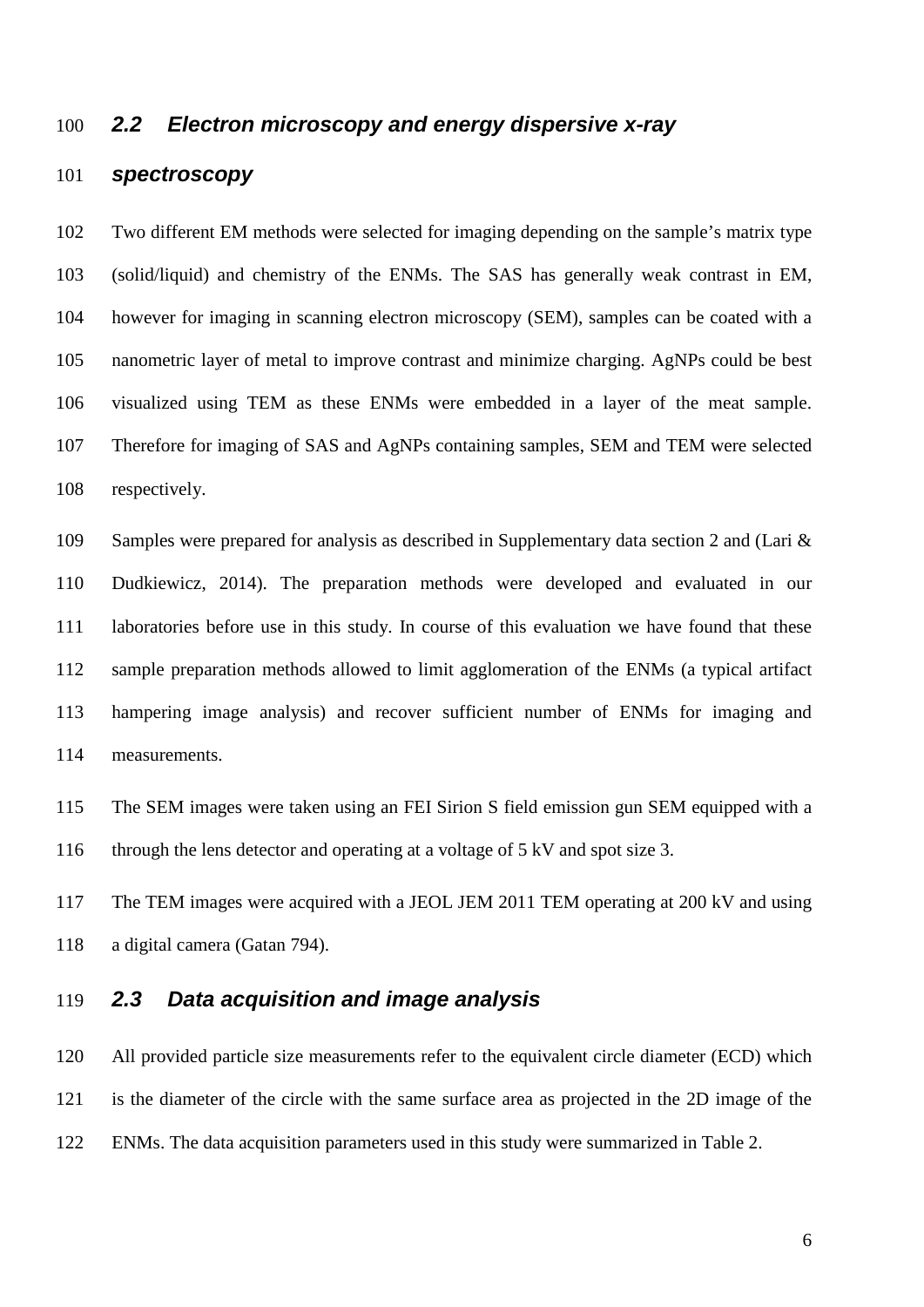The images were taken from randomly selected places (predetermined coordinates) in the grid. SEM and TEM image area sizes were adjusted to capture and measure the maximal number of particles for the respective sample types (imaging at relatively low magnifications). As a result, the micrograph area was relatively large in proportion to the measured ENMs size. Hence, it was necessary to estimate a size cut-off point for the smallest measurable size of a particle. For SEM images with good contrast and large pixel size of 8.7 nm, the smallest measurable particle size (Table 2) was estimated experimentally (based on the evaluation by our laboratories using repetitive imaging and image analysis of mono- dispersed gold nanoparticles at decreasing magnification). For TEM images with poor contrast and small pixel sizes (1.6 nm) the smallest measurable particle size (Table 2) was chosen so as to minimize background interference during image analysis.

 The acquired images were analyzed using object based image analysis (OBIA) software. A software solution within the eCognition® Architect framework (version 8.7.2, Trimble Geospatial) was specifically developed for semi-automated image analysis of ENMs in complex matrices by the Centre for Geoinformatics, University of Salzburg in Austria.

 The levels of matrix interference (natural or contaminating nanomaterials) were investigated prior to analyses of food spiked with ENMs reference materials using blank food matrices provided also by JRC IRMM. The results proved that the contribution of interfering natural or contaminating nanomaterials to the measurement results was negligible in the blank with 142 the selected cut-off values.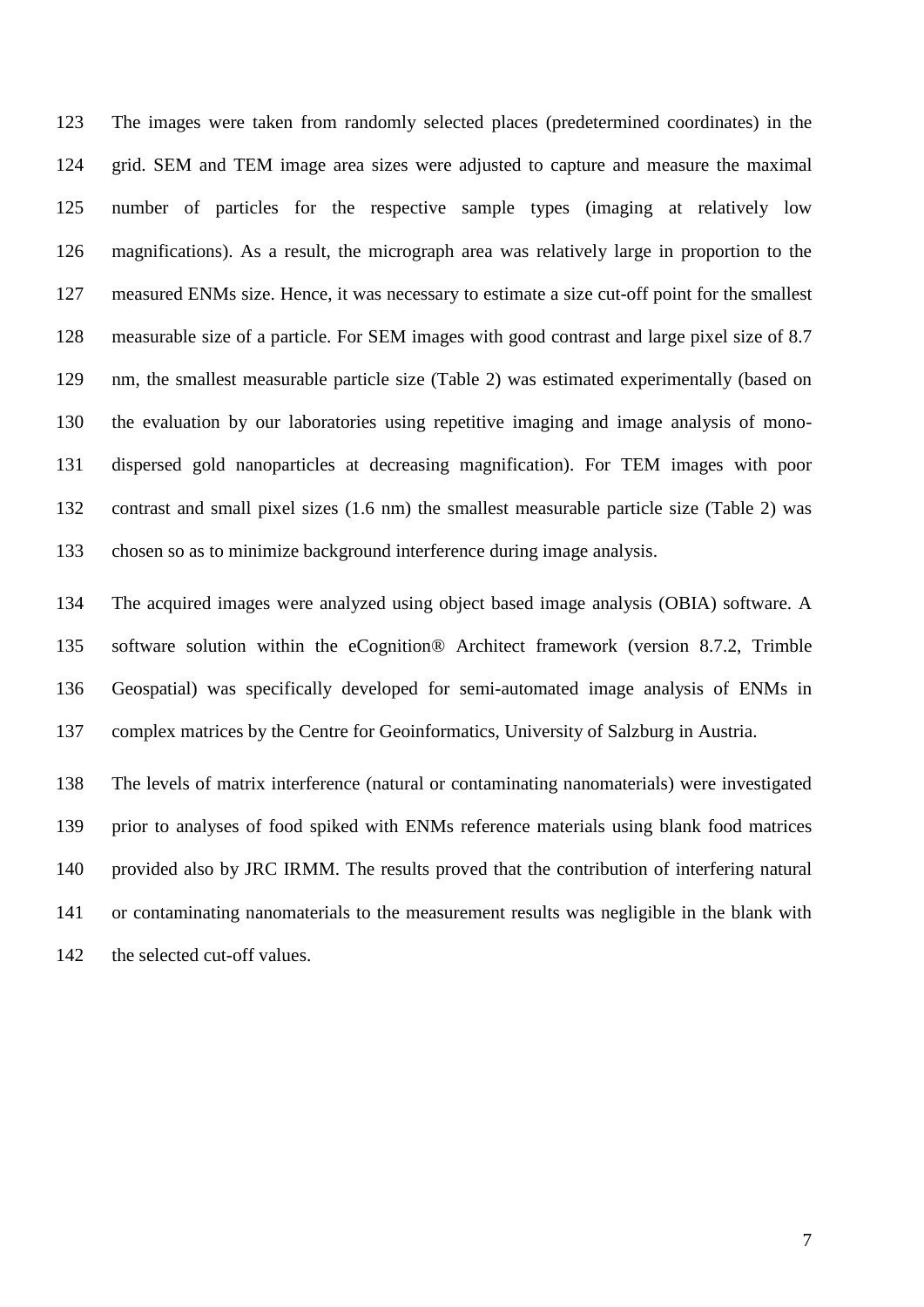# *2.4 Quantification of uncertainty in particle size measurements related to measured sample number and broadness of the size distribution*

 A simulated approach previously applied for estimation of influence of the number of 147 samples to precision of microbiological counts (Jarvis & Hedges 2011) was used to derive the dependence of ECD measurement uncertainty on the number of measured particles in the sub-set. This approach was based on re-sampling without replacement from large dataset (population) multiple sub-sets of data with given number of elements. Subsequently the measurement uncertainty was estimated based on variance of means from the obtained sub- sets featuring same number of re-sampled elements. Jarvis & Hedges (2011) showed that the variance between the means of data subsets was slightly and possibly not significantly larger in case of sampling without replacement compared to sampling with replacement (bootstrap). We preferred a more conservative estimate of the minimum required number of counted ENM to achieve a given measurement uncertainty and thus also chose re-sampling without replacement. Five of the samples listed in Table 1 (Meat 1, AgNPs 1, Soup 1, SAS 1, and SAS COM) were selected to cover different interquartile ranges of particle size distributions (given as relative to median *IQR%*). For each of these samples, 200 images recorded as part of the intermediate precision study (section 2.5) were used. For each sample, 1388 particles were randomly selected from 200 images. These 1388 particles from each sample were used to create a population and subjected to simulations. The simulations were based on random selection without replacement of either 25, 50, 75, 100, 150, 200, 250 and 500 particles from the population of each sample, and the process was repeated 500 times for each sample and 165 particle sampling number. Median particle sizes and relative standard deviations (*RSD<sub>nn</sub>*) between them were then estimated from the 500 sets for each sample and particle number. In 167 order to investigate the magnitude of  $RSD_{pn}$  increase with increase of *IQR%*, the obtained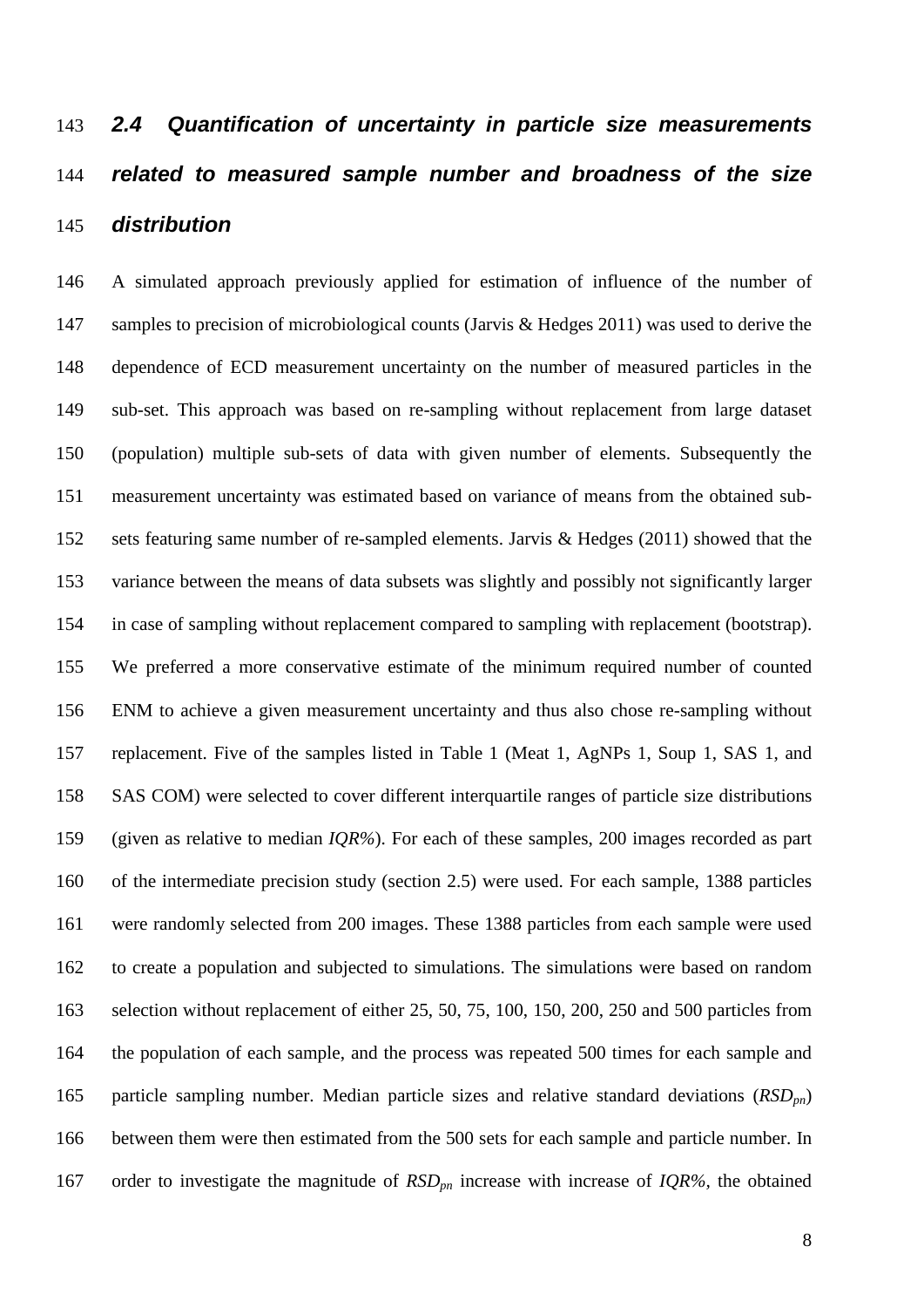*RSDpn* values were plotted against the *IQR%* values for each particle sampling number (Fig. 169 1A). In the following, the obtained dependencies of *RSD<sub>pn</sub>* from *IQR%* were further used to fit a phenomelogical equation (Eq. 11) for calculation of standard relative uncertainty related to measured number of ENMs.

# *2.5 Intermediate precision and expanded uncertainty of particle size measurements*

 The materials listed in Table 1 were used to determine the intra-laboratory reproducibility (intermediate precision) of size measurement. The study setup was based on the routine protocol for analytical method validation as described in (Boque, Maroto, Riu, & Rius, 2002). For this, samples were prepared and imaged in duplicate on 10 different days spread through a period of four weeks.

 Different vials of Meat 1 and 2 were prepared and analyzed every day. For Soup 1 and 2 it was decided to use only 1 jar over the 10 testing days due to the variability of the pH in between received jars (5.2-6.5), which could potentially affect particle size distribution. The opened jars were not refrigerated for the duration of the test. The Soup COM was freshly prepared on each day. Respective particle stock dispersions were sampled from one bottle during the whole test.

 Data acquired from this test were used to calculate relative standard deviation (*RSD*) of the 186 median particle ECD measurements for repeatability (*RSD<sub>r</sub>*), day to day variation (*RSD<sub>dd</sub>*), 187 and intermediate precision (*RSD<sub>ip</sub>*) according to equations (Eq.) 1-3:

$$
RSD_r = \frac{100 \times \sqrt{MSW}}{s}
$$
 Eq. 1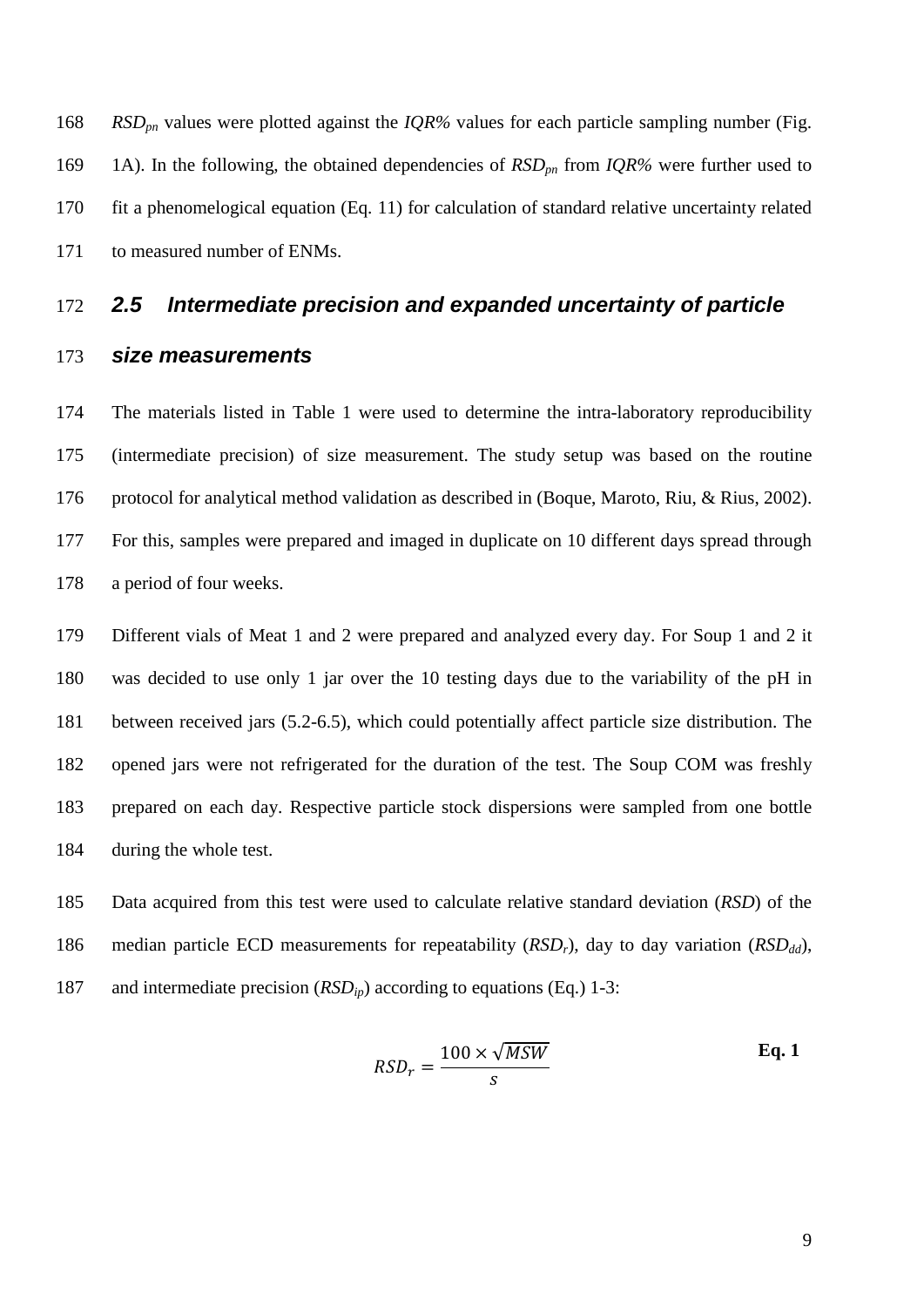$$
RSD_{dd} = 100 \times \frac{\sqrt{\frac{(MSB - MSW) + MSW}{n} \times e^{-\frac{MSB}{MSW}}}}{S}
$$
 Eq. 2  
 
$$
RSD_{ip} = \sqrt{RSD_{r}^{2} + RSD_{dd}^{2}}
$$
 Eq. 3

Where:

- *MSW* median ECD mean squares of replicates measured on the same day
- *MSB* median ECD mean squares of replicates of all 10 days
- *s* mean ECD of the median measurements between replicates
- The *MSW* and *MSB* were calculated by using the output from the "one way ANOVA
- function" available in Microsoft Office Excel 2007.
- Eq. 2 was adapted from (Federer, 1968) as suggested in (Linsinger, Pauwels, van der Veen,
- 195 Schimmel, & Lamberty, 2001) to allow calculation of  $RSD_{dd}$  for results, where  $MSW > MSB$ .
- 196 The *RSD<sub>r</sub>* and *RSD<sub>ip</sub>* obtained for two levels of concentrations of ENMs in the reference materials and relevant stock dispersions were compared using the F-test with significance level (p) of 0.05.
- The expanded uncertainty as described in (ISO/IEC Guide 98-3:2008) gives a measure of an interval where the value is confidently within, and is obtained by combining all the sources of measurement uncertainty and multiplying by the coverage factor-*k* (*k*=2 for approximately 95% confidence interval). In this study the expanded uncertainty (*Uexp*) was derived combining *RSDip* and goodness of instrumental calibration (*RUt*) according to Eq. 4.

$$
U_{exp} = k \times \sqrt{RSD_{ip}^2 + RU_t^2}
$$
 Eq. 4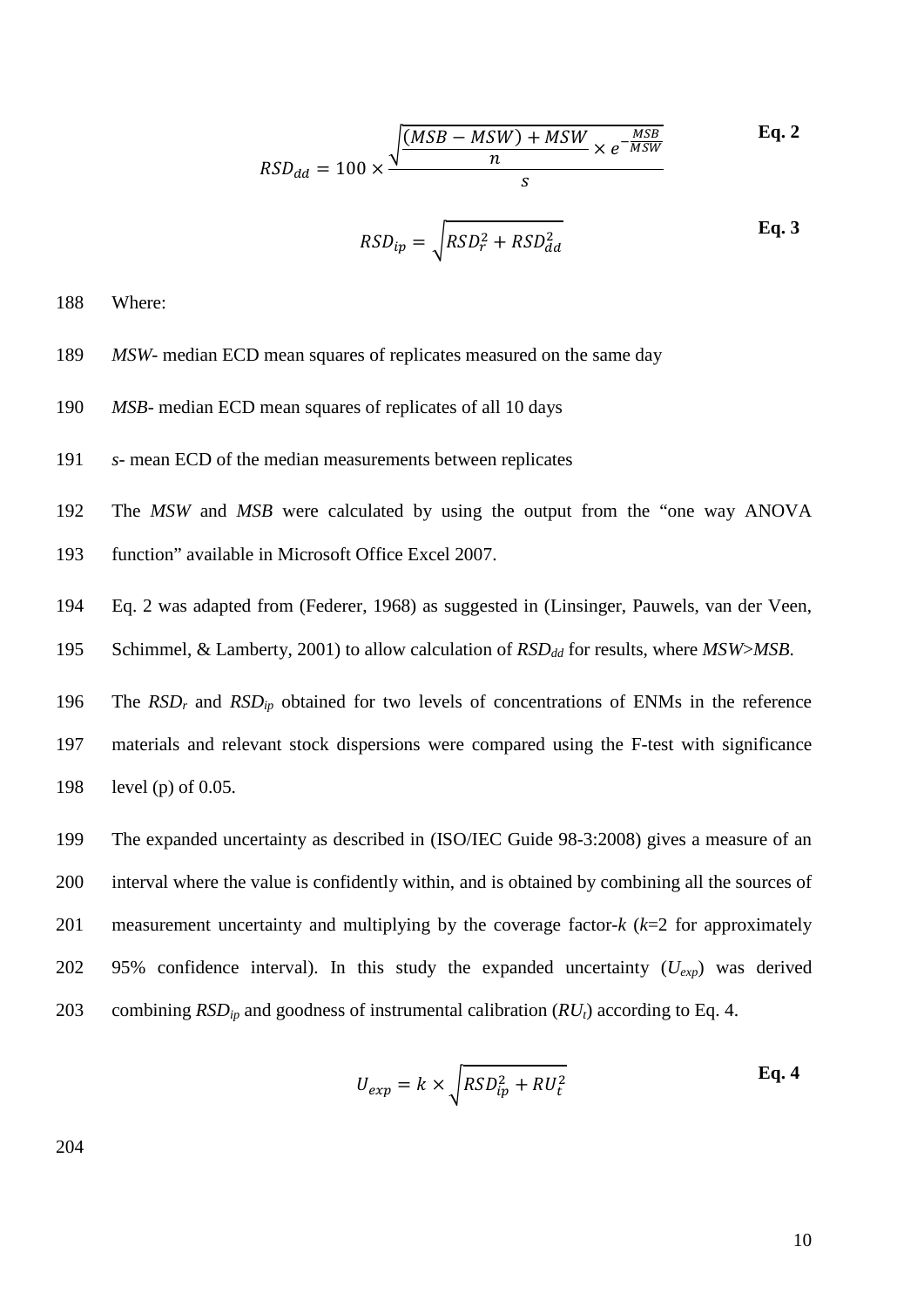The *RUt* values were 1.4% and 1.9% for TEM and SEM respectively and were calculated using the procedure described in the (Linsinger, 2010). The *RUt* was determined by the measurement of ENMs reference material (NIST 30 nm gold nanoparticles, manufacturer's id: 8012).

### *2.6 Influence of data acquisition stages on intermediate precision*

- As the data acquisition from EM is more complex than in many other analytical methods, estimation of the relative uncertainty for each of the stages in the process was of interest. This was tested by using four selected reference materials: for SEM: SAS 1, Soup 1, and for TEM: AgNPs 2 and Meat 2. Four separate experiments were performed to assess *RSD* attributed to sampling (*RSDs*), sample preparation (*RSDsp*), imaging (*RSDi*) and image analysis (*RSDia*). The following experiments were performed:
- 1) Sampling 10 different portions of a sample were prepared on the same day and imaged within one day;
- 2) Sample preparation 10 replicates of the same subsample were prepared on the same day, then imaged within a day;
- 3) Imaging a single replicate was imaged on 10 different days; and

 4) Image analysis – the same set of 10 images was analyzed 10 times (returning image analysis settings to default every time).

- 223 Experiments 1-3 resulted in *RSD* values (*RSD<sub>1</sub>*, *RSD<sub>2</sub>* and *RSD<sub>3</sub>* respectively). Obtained this
- way *RSD* values represented uncertainty of several factors combined and not only the sought
- individual uncertainty contribution. Therefore to calculate individual *RSD* contributions, we
- used the root-sum-square manner subtraction Eq. 5-7 of inclusive uncertainties from *RSD1*,
- *RSD2* and *RSD3* as proposed in (Boque et al., 2002).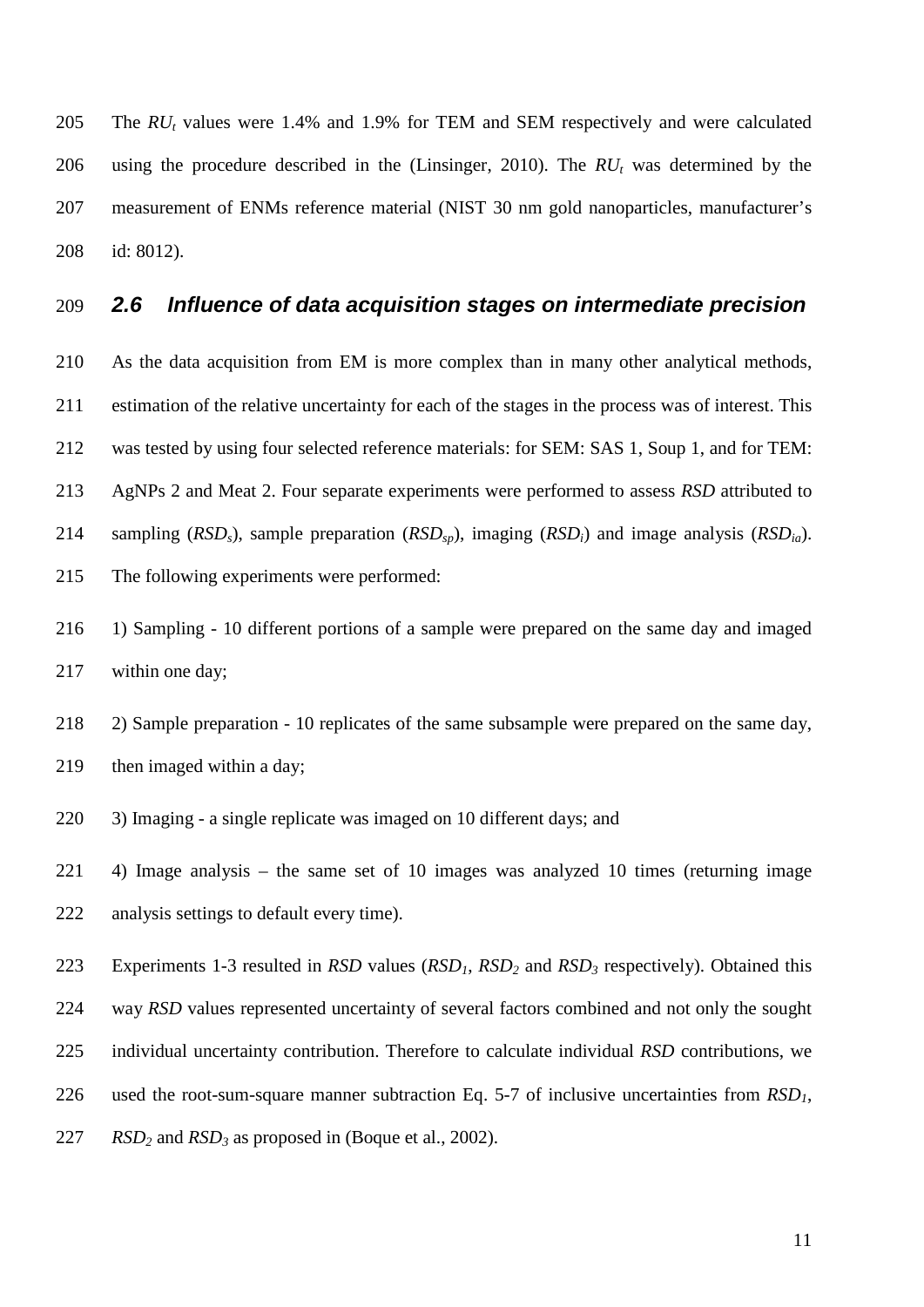$$
RSDs = \sqrt{RSD12 - (RSDsp2 + RSDia2 + RSDpn2)}
$$
 Eq. 5

$$
RSD_{sp} = \sqrt{RSD_2^2 - (RSD_{ia}^2 + RSD_{pn}^2)}
$$
 Eq. 6

$$
RSD_i = \sqrt{RSD_3^2 - (RSD_{ia}^2 + RSD_{pn}^2)}
$$
 Eq. 7

 To validate values determined for contributing uncertainties their sum was calculated using Eq.8 and compared against intermediate precision values determined previously (as described in section 2.5).

$$
RSD_{total} = \sqrt{RSD_s^2 + RSD_{sp}^2 + RSD_i^2 + RSD_{ia}^2 + RSD_{pn}^2}
$$
 Eq. 8

# **3. Results and discussion**

# *3.1 Uncertainty in particle size measurements related to measured sample number and broadness of the size distribution*

234 Linear relationships were obtained between  $IQR%$  and  $RSD<sub>pn</sub>$  of median ECD measurements 235 depending on measured number of particles (*N*) (Fig. 1A). Fits between  $R^2 = 0.973$  to 0.997 were achieved with an preset intercept of 0.0 and were described using Eq. 9. The slope coefficient *a* in Eq. 9 clearly depended on the number of particles, therefore dependence of *a* to *N* was shown in Fig. 1B. This dependence followed a power curve and was well described  $(R^2=0.998)$  by Eq. 10.

$$
RSD_{pn} = a \times IQR\%
$$
 Eq. 9

$$
a = 1.0071 \times N^{-0.553} \qquad \qquad Eq. 10
$$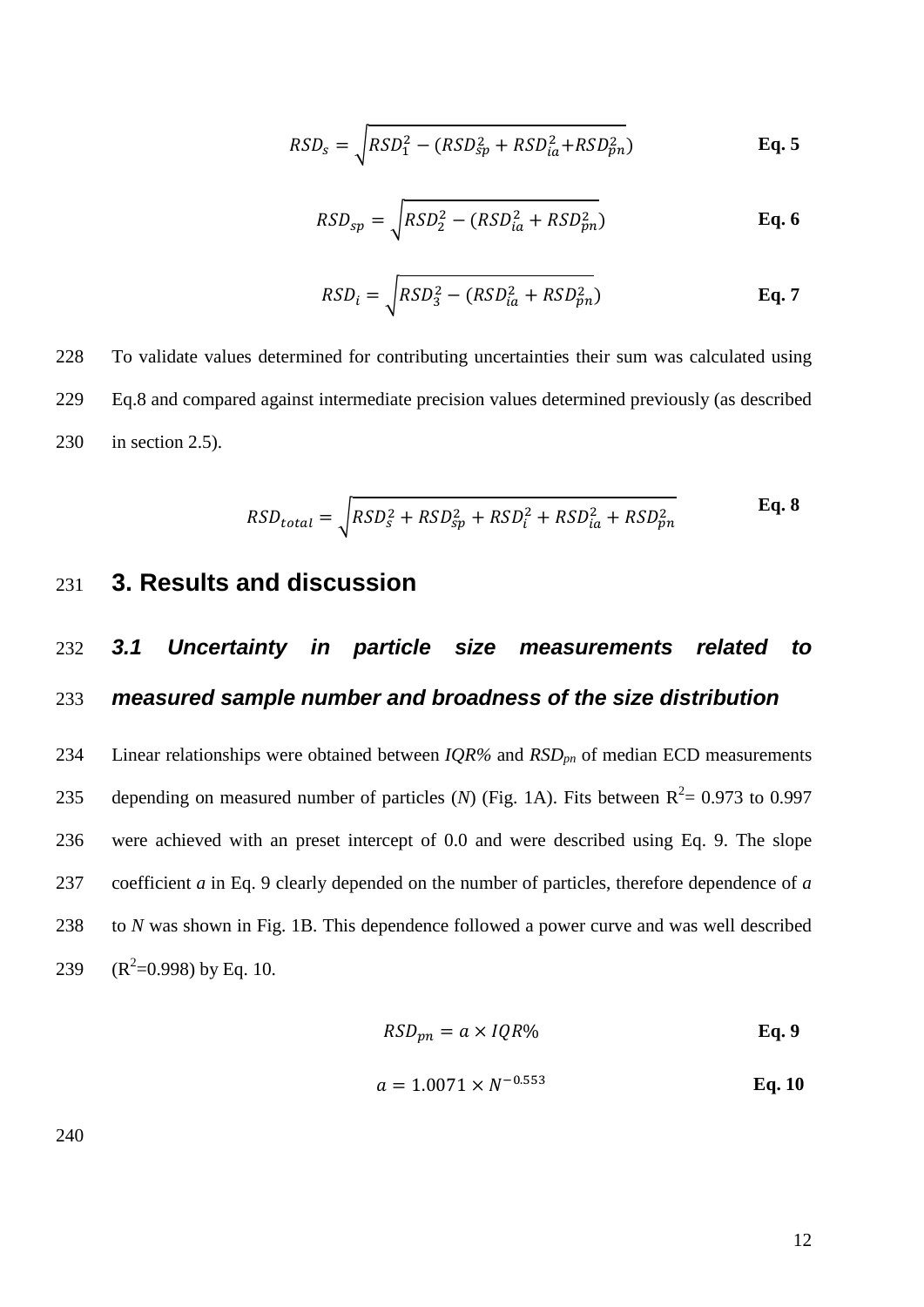The expected measurement uncertainty for samples with known *IQR%* and a defined sample size can be calculated as:

$$
RSD_{pn} = 1.0071 \times N^{-0.553} \times IQR\%
$$
 Eq. 11

 Eq. 11 can be compared to a theoretically derived equation (Supplementary data, section 3, equation A1) adapted from work of Professor Hideto Yoshida, Hiroshima University, Japan in ISO standard draft (Draft ISO/WD 14411-2, Unpublished results). The comparison shows that both approaches do not give significantly different level of the *RSDpn* for a given sample. Nevertheless, as the empirical Eq. 11 does not assume any particular particle size distribution and theoretical one refers to special case of normal distribution, Eq 11 is considered more practical for the ENMs studied here.

250 Using Eq. 11 for calculation of *N* for samples with different *IQR%*, and *RSD<sub>pn</sub>* at the level of 5 and 1%, results shown in Table 3 were obtained.

 This shows that, under the assumption that the size distribution of the particle population is 253 sufficiently narrow, the minimum number of measured particles required to achieve *RSD<sub>pn</sub>* of 5% may be much smaller than the 500 particles previously recommended for reliable measurement (Linsinger et al., 2013). Nevertheless to achieve a lower uncertainty of 1%, particle numbers need to be typically higher than 500. The acceptability of the *RSDpn* threshold will ultimately depend on other contributing factors during data acquisition. This is further discussed in subsequent sections.

#### *3.2 Intermediate precision, expanded uncertainty and trueness of*

#### *particle size measurements*

261 The intermediate precision (Eq. 3), expanded uncertainty (Eq. 4) and *RSD<sub>pn</sub>* (calculated according to Eq. 11 and *N* and *IQR%* values from Table 1) were summarized in Fig. 2.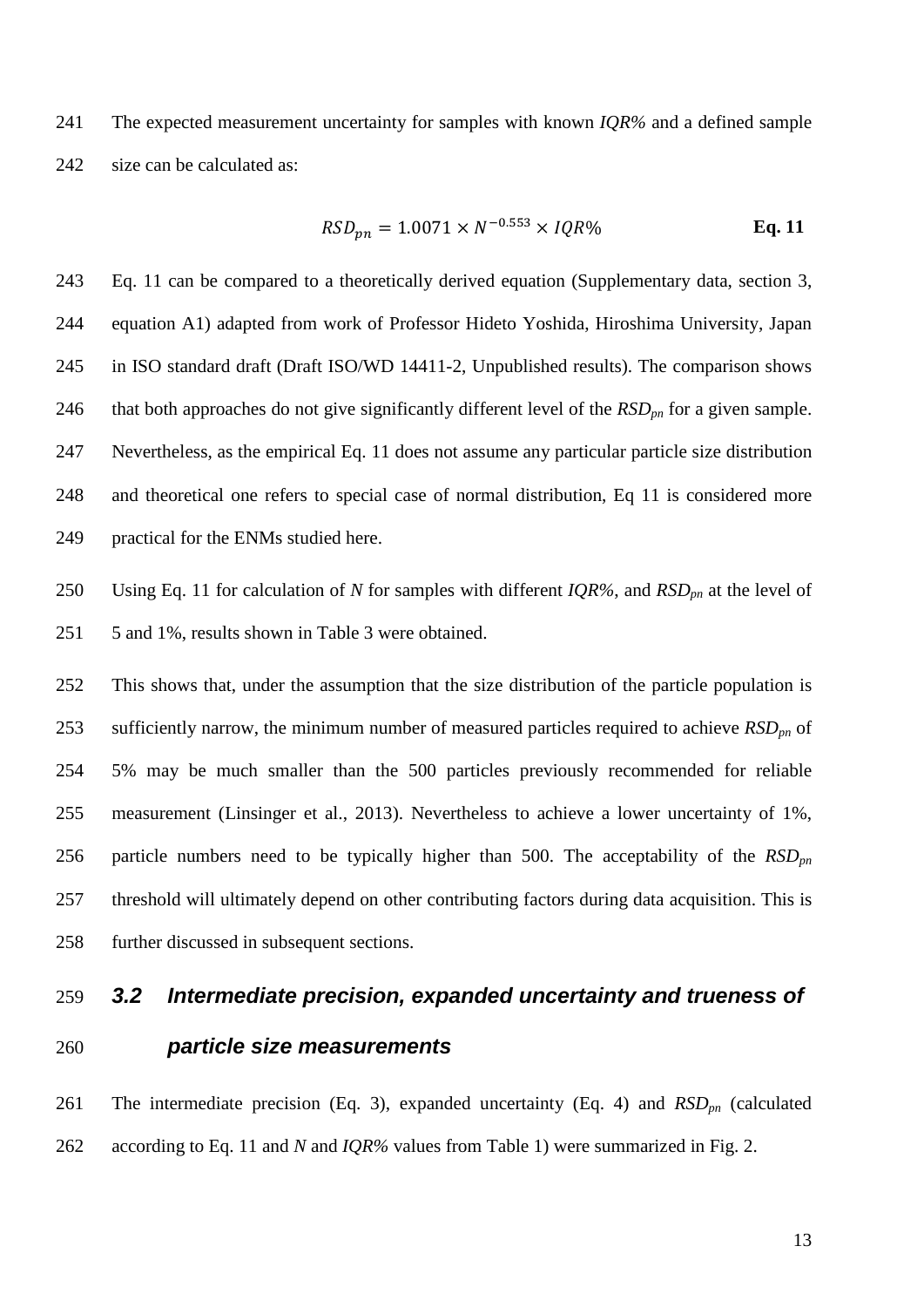#### **3.2.1 Number of measured particles and intermediate precision**

264 The *RSD<sub>pn</sub>* for all measured samples was significantly lower (1-7%) than *RSD<sub>ip</sub>* (5-21%) (F 265 test,  $p < 0.05$ ). This is in agreement with the published data on characterization of the reference materials for ENMs measurement. For example in the study of Braun et al. (2012), ENM with *IQR%* ~ 20 and 500 particles measured per replicate was characterized by EM in 268 11 different facilities. The *RSD<sub>ip</sub>* measured between the laboratories ranged from 1.2 to 8.5 269 whereas calculated for this material from Eq. 11,  $RSD_{pn}=0.6$ . The result suggests that factors other than particle size distribution broadness and measured particle number must affect the measurement uncertainty.

#### **3.2.2 Food matrix presence and intermediate precision**

 For samples containing SAS, the presence of the soup matrix significantly increased the uncertainty of the measurements (*RSDip* ranging 13-21%) when compared to the stock 275 dispersions ( $RSD_{ip} \sim 5\%$ ) (F test,  $p < 0.05$ ). Contrary to this result, the  $RSD_{ip}$  were similar for AgNPs in stock and in meat at respective concentrations, i.e. 21-22% for the lower concentration and 8-10% for the higher one (F test, *p>*0.05). Therefore the presence of the matrix hampered reproducibility of measurement of ENMs only in soup samples. The uncertainty increase for the measurement of SAS in soup seemed to depend on the nature of the sample. SAS in the Soup COM were measured with 13% *RSDip*, whereas for Soup 1 and 2 *RSDip* exceeded 20%. For Soup 1 and 2, only one jar of the sample for the 10 testing days spread over period of four weeks was used. Nevertheless, there was no observable trend of changing particle size toward smaller or larger values with sampling time (Supplementary data, section 1, Fig. A2). Thus either a) subsamples taken at the same time point had a higher chance of being closely related by size, or b) imaging of the samples on different days introduced a major error to the measurement. This was further investigated in section 3.3.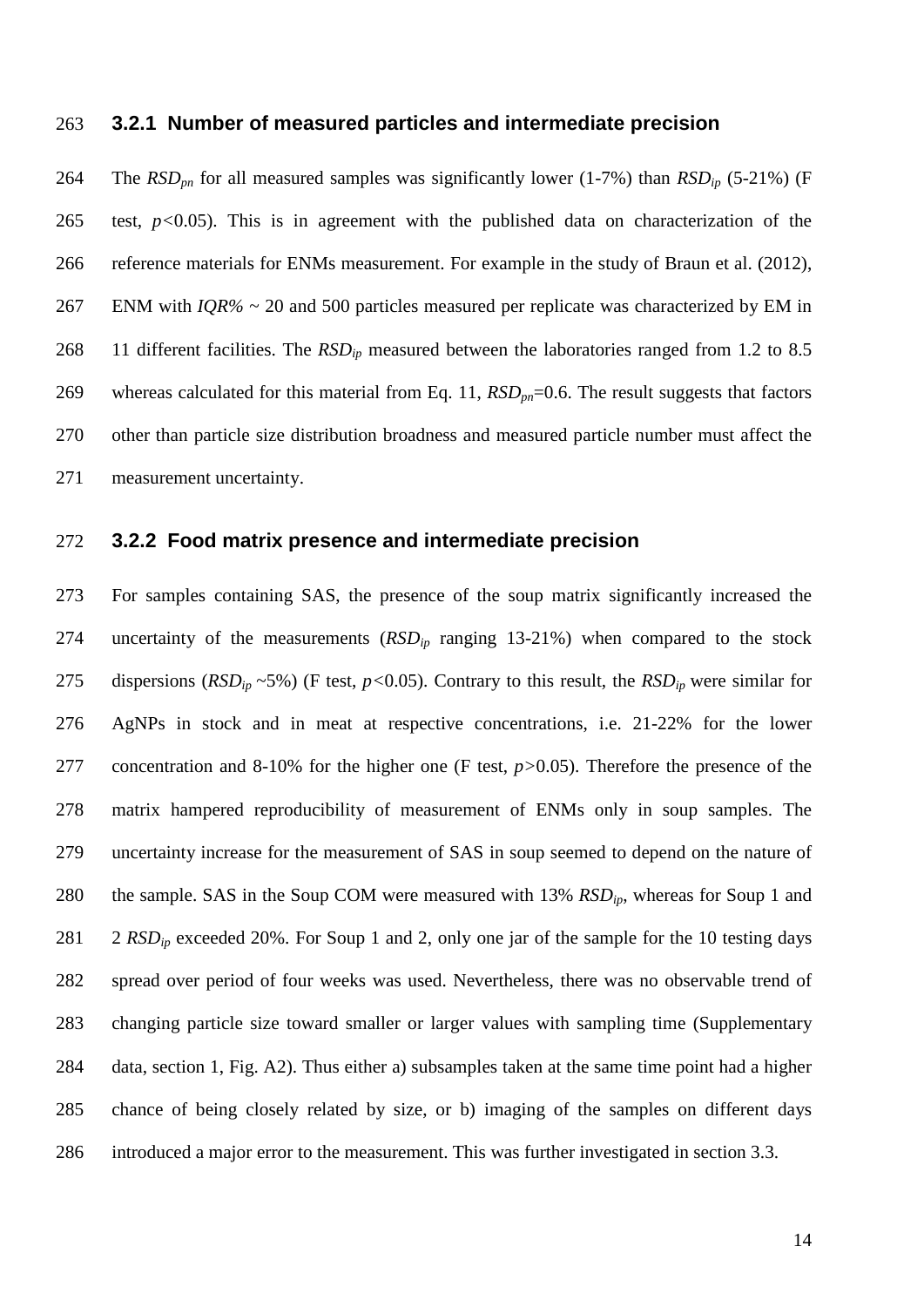# **3.2.3 Measurement uncertainties introduced by electron microscopy in comparison to other measurement methods**

#### **3.2.3.1 Nanomaterials in stock dispersions**

 Previously published data indicate that EM may offer similar or better uncertainties in measurement of ENMs in pristine dispersions compared to other techniques, such as e.g. dynamic light scattering (DLS), gas electrophoretic mobility molecular analyzer (GEMMA), centrifugal liquid sedimentation, or small angle neutron x-ray scattering (Braun et al., 2012; Braun et al. 2011; Kaiser & Waters, 2007a; Kaiser & Waters, 2007b; Small & Waters, 2012). Same ENMs dispersions as studied here were characterized also by Grombe et al. (2014 and In press) using dynamic light scattering (DLS) and GEMMA. Authors obtained similar uncertainties (*RSD* calculated from data given in cited publications as standard deviations of the median or mean measurements between replicates, corresponding to *RSDip*) for SAS 1 and 2 using GEMMA and DLS (3-6%) as SEM in this study (5 and 6%). Nevertheless, AgNPs 1 and 2 were measured with higher uncertainty by TEM (21 and 8% respectively) compared to GEMMA (8.2 and 2.7% respectively), but similar to DLS (measurements of these samples were carried out on 7 different instruments and the uncertainty values were ranging between these instruments from 2-16%). The low precision of TEM sizing of AgNPs in aqueous dispersion and especially AgNPs 1 could be an effect of sample inhomogeneity, sample preparation, or other problem with data acquisition, since similar uncertainty values were also obtained for AgNPs in Meat 1 and 2 samples.

**3.2.3.2 Nanomaterials in food matrices**

 Recently publications on characterization of the studied here reference materials of SAS in Soup and AgNPs in Meat appeared (Grombe et al., 2014 and In press). In both cited studies authors used state of the art analytical methodologies. Reference material of SAS in Soup 2 was measured by means of asymmetric flow field-flow fractionation with inductively coupled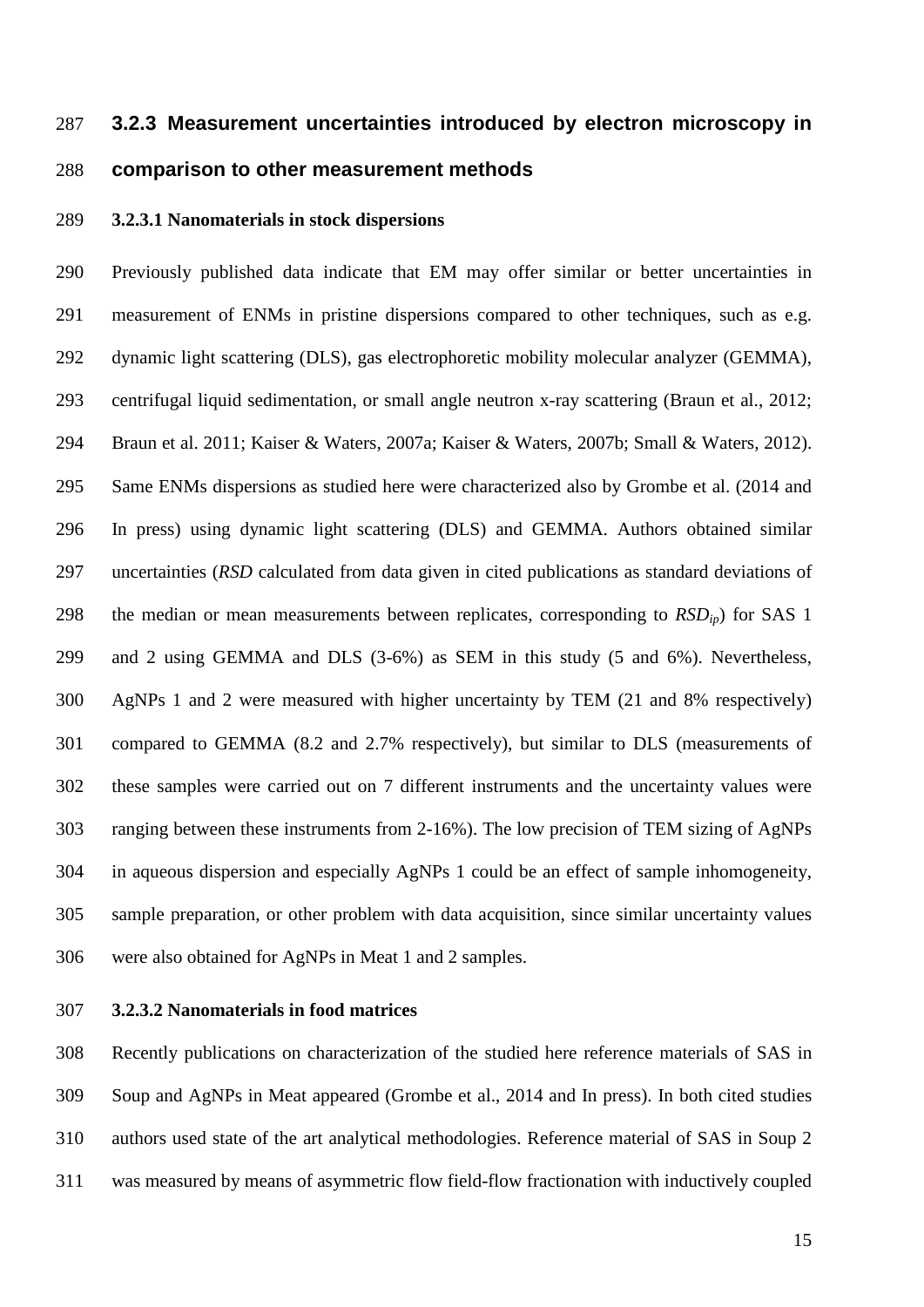plasma-mass spectrometry detection (AF4-ICP-MS) and AgNPs in Meat 1 and 2 by means of single particle-inductively coupled plasma-mass spectrometry (SP-ICP-MS). Methods used by the authors for the preparation of the reference materials for AF4-ICP-MS and SP-ICP- MS analyses were based on matrix digestion (either by acid or enzymes according to protocols described by: Loeschner et al., 2013; Peters, Rivera, van Bemmel, Marvin, Weigel & Bouwmeester, 2014; Grombe et al., 2014). Digestion most likely allowed better homogenization of the samples prior to measurements compared to the sample preparation applied here, which aimed at retaining ENMs within the matrix for EM analysis. It was thus expected that ENMs measurements obtained by EM in this study were characterized by a higher uncertainty than ones generated by AF4-ICP-MS and SP-ICP-MS in (Grombe et al., 2014 and In press). As expected AgNPs in meat were measured with better precision by SP- ICP-MS (*RSD* of 5% for Meat 1 and 3% for Meat 2) than TEM (*RSD* of 19% for Meat 1 and 10% for Meat 2*).* Nevertheless SAS in Soup 2 was measured with similar precision by AF4- ICP-MS and SEM (21 and 20% respectively). These high standard deviations indicate either undetected effects in one of the steps of the analytical process or intrinsic inhomogeneity of the sample.

#### **3.2.4. Trueness**

 Measurement trueness can only be estimated when a true value of the measured property is known. The reference materials used here were characterized by a range of different analytical techniques in Grombe et al., (2014; and In press). Previously Grombe et al. (2014) showed the SAS in Soup 2 measured by AF4-ICP-MS had nearly five-fold larger diameter compared to that measured by SEM here (208 and 44 nm respectively). It is expected that several factors contribute to the measurement discrepancies: differences in sample preparation (only dilution in case of SEM and matrix acid digestion for AF4-ICP-MS), size distribution being expressed either per particle number (SEM) or weight (AF4-ICP-MS) as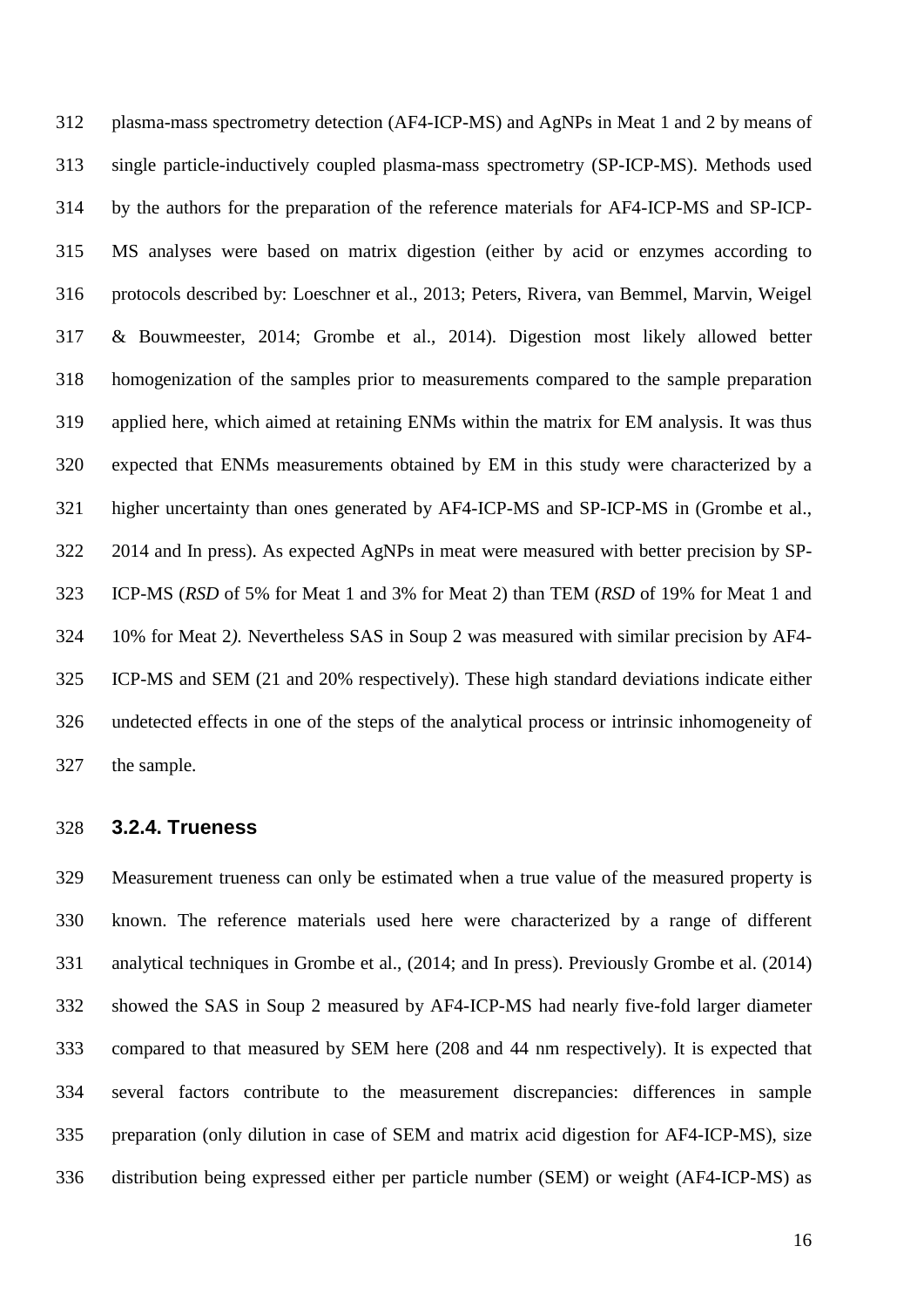well as different measurement expressions (ECD for SEM, and hydrodynamic diameter for AF4-ICP-MS) being comparable in theory only for perfectly spherical ENMs (Bowen, 2002). Median diameters of AgNPs in Meat 1 and Meat 2 characterized by SP-ICP-MS (51 and 50 nm respectively; Grombe et al., In press) were nearly twice as large as those measured by TEM (27 and 26 nm respectively) in this study. Nevertheless, in previous work where authors measured AgNPs 1 and freshly spiked them into blank chicken meat matrix (Loeschner et al., 2013) SP-ICP-MS revealed AgNPs median diameter between 30-35 nm, regardless of the matrix presence which is closer related to the TEM measurements reported in Table 1 (26-32 nm for AgNPs in meat and stock dispersions). In this case it seems like ageing of AgNPs in the meat matrix affected the size reported by the SP-ICP-MS method.

 Overall it becomes clear that estimation of the measurement trueness for ENMs in foods is a challenge, as all methods have their inherent bias and measured properties are often not the same. It is therefore difficult to assess which result should be trusted over others. Factors such as procedural/instrumental interferences, size measurement expression, cut-off points and limits of detection for the particle size all affect median size value and result interpretation.

# *3.3 Influence of data acquisition stages on the intermediate precision*

 The results presented in section 3.2 suggested that sample homogeneity might have been a major cause for increase of ENMs size measurement uncertainty in foods. As we have shown this was the case not only for EM but also for methods which were expected to be more robust, such as AF4-ICP-MS. To test if this was the case further experiments on the uncertainty level introduced by individual stages in the analysis process were performed on chosen reference materials (SAS 1, Soup 1, AgNPs 2 and Meat 2) as described in section 2.6. The results were summarized in Table 4.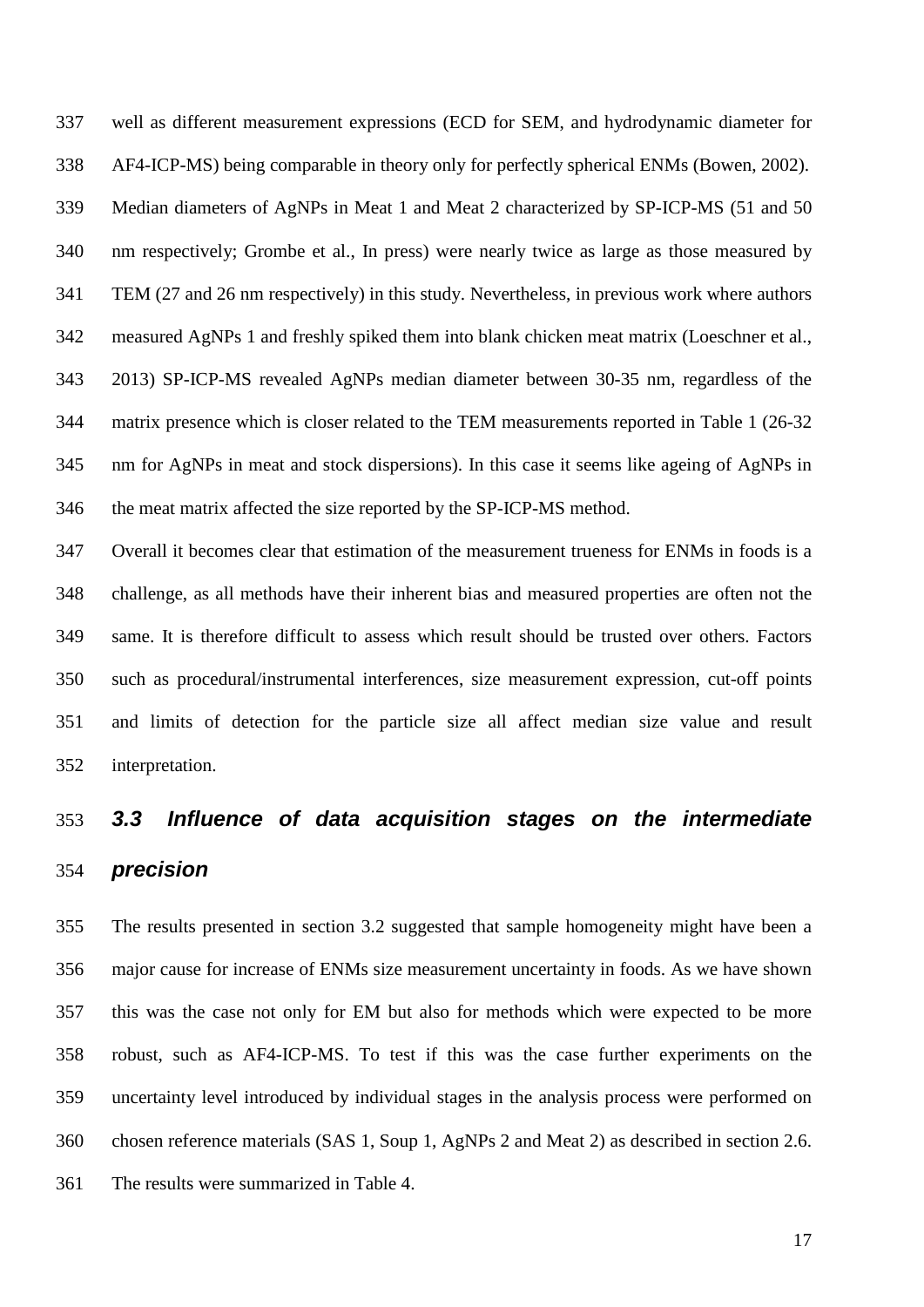The highest uncertainty in measurement of ENMs in food samples was attributed to the sampling (for Meat 2 and Soup1 *RSDsp*=8 and 11% respectively). At the same time the sampling was affecting the measurement uncertainty of ENMs in stock dispersions very little (*RSDs* up to 1%).

 Such results were partly expected. The EMs can analyze only a very small volume (in the order of a few pL) of the sample at a time, and it seems that it is not possible to make food products so homogenous as to ensure representativeness of such small sample volume.

 The imaging, sample preparation, and image analysis were each expected to influence the measurement uncertainty of the AgNPs in meat. This is because the particles were suspended in meat matrix at different depths and it was not possible to fully focus on all of the particles within the field of view. Additionally, the sample layer obtained in the preparation procedure was thick (approximately 100 nm) and not uniform (up to 33 % *RSD* of the sample thickness between different images- based on Lari & Dudkiewicz, 2014). This inevitably affected the definition of particle boundaries and consequently the results of image analysis. It also means that the instrumental performance had limited influence on the *RSDi* of AgNPs in meat. An interesting result is the better performance of sample preparation for AgNPs in meat (*RSDsp*=3%) than respective stock dispersion (*RSDsp*=9%), which suggests that the presence of the meat matrix may have prevented random ENMs clustering in course of sample preparation. Agglomeration to an extent could be noted in stock dispersions of AgNPs (Supplementary data, section 1, Fig. A1).

382 Imaging of the SAS in stock dispersion, yielded higher uncertainty (*RSD<sub>i</sub>*=6%) than in soup (*RSDi=*2%). It is possible that for this sample the instrumental or operator performance on a day-to-day basis and certain particle features (shape, size) may have had a significant impact on the measurements. As with the increase of the size (on median particles in SAS 1 were characterized by larger ECD than in Soup 1- Table 1), the particle perimeter increases, the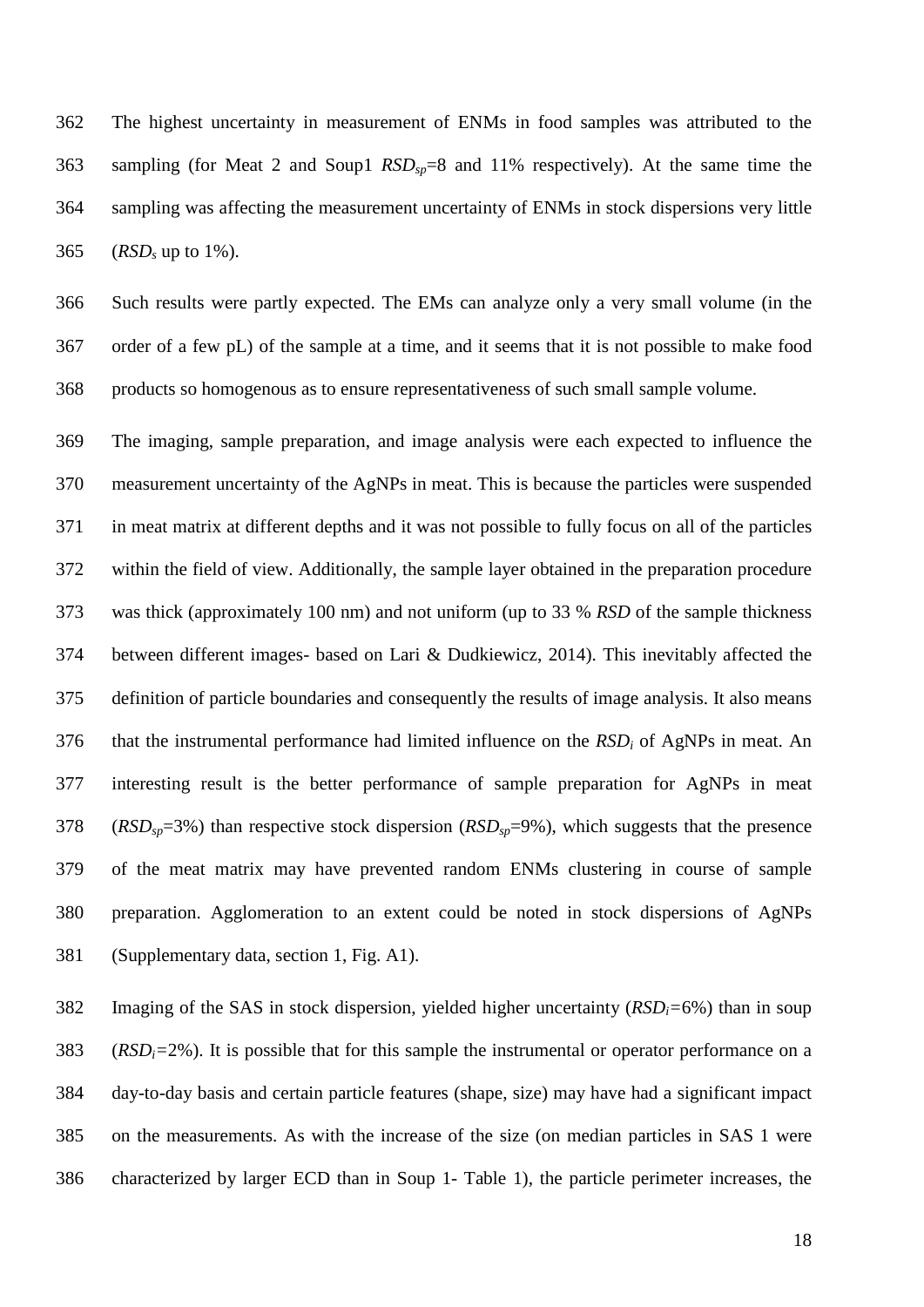possible instrumental or operator variations in alignment, noise from the microscope surroundings (stage drifting), may cause a shift in the particle boundaries and affect size measurement more than in case of small, nearly spherical particles.

# **3.3.1 Combined uncertainty of data acquisition stages and intermediate precision**

392 In theory the  $RSD_{total}$  (Eq. 8) should be equal to  $RSD_{ip}$  (Eq. 3) if all contributing elements 393 were included in Eq. 8. Indeed the *RSD<sub>total</sub>* was very similar to *RSD<sub>ip</sub>* (Table 4 and Fig. 2, a 394 difference of 1 %) for all the samples, with the exception of Soup 1. The estimated *RSD<sub>total</sub>*  for Soup 1 (14%) had values closer to the previously estimated *RSDip* of Soup COM (13%) rather than of Soup 1 (20%). It is hypothesized that the degradation of liquid soup matrix over the precision test duration (four weeks) caused dynamic changes in the particle size. Particles' random agglomeration and release from complexes with soup solids due to the bacterial/ oxidative activity, pH and ionic strength changes could result in a very high day-to- day size measurement variation. The result also emphasizes robustness of derived *RSDip* value for the measurement of SAS in very different food matrices (fully liquid reference material, and commercially processed powder).

 The SAS as E551 food additive is mainly used in food powders and therefore *RSDip* derived for Soup COM relates to the case of this additive better than Soup 1 and 2. Nevertheless, for other types of ENMs, the obtained information in study of Soup 1 and 2 might be useful in relation to liquid foods, where the matrix changes will have to be considered as one of the factors that might influence particle size and measurement uncertainty.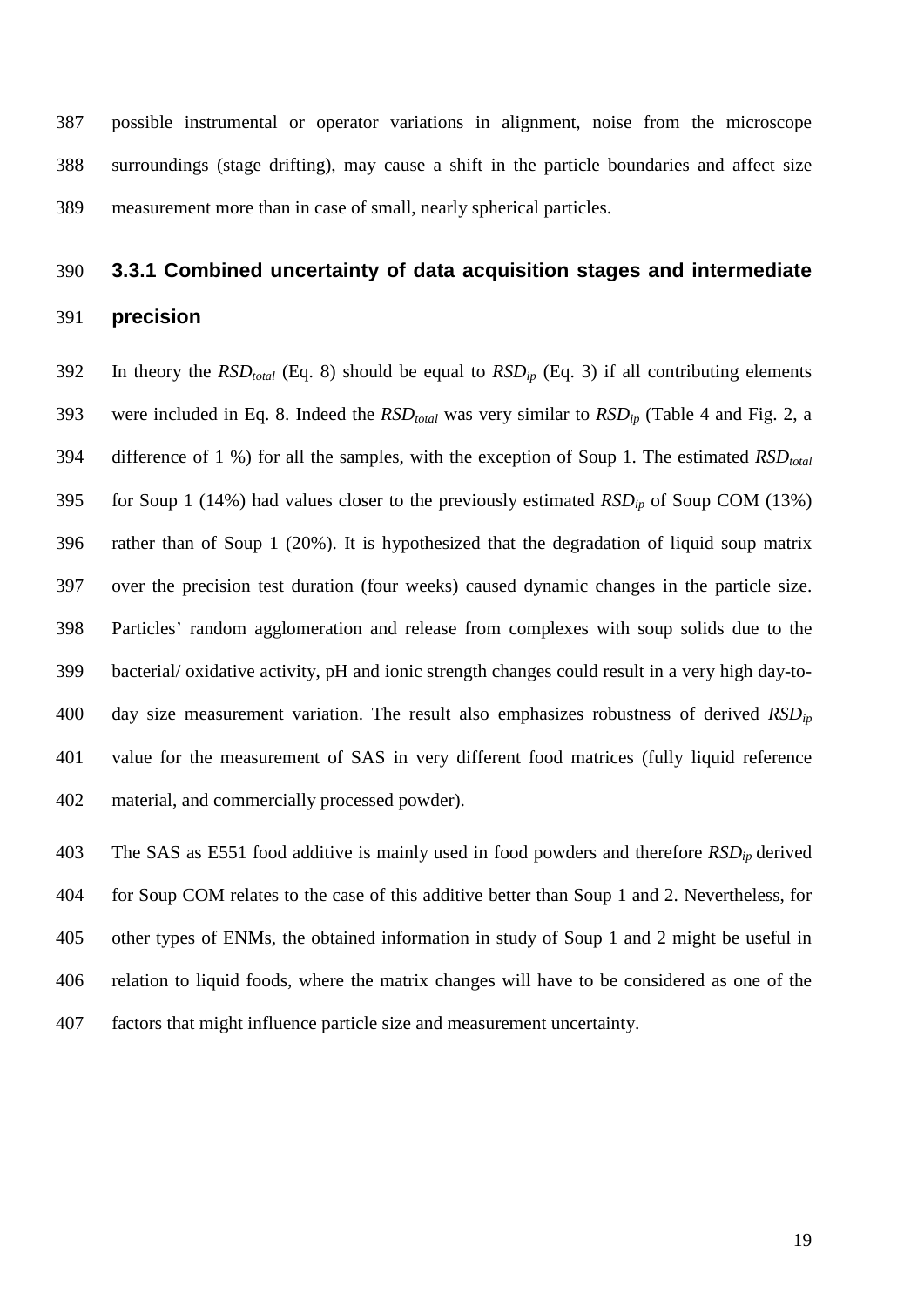### **4. Conclusions**

 In our study a partial validation of the two main electron microscopy methods - SEM and TEM - for the measurement of ENMs in solid and liquid food matrices was achieved. In the process, we addressed the issues of measurement uncertainty and minimal sample size required for adequate EM measurements.

 We found that the EM methods were able to measure ENMs in food with typically an expanded uncertainty of around 21-27% accounting for different samples (solid and liquid food matrix, ENMs with narrow and broad size distribution, different imaging conditions and sample preparation methods). This study will therefore be useful in predicting uncertainties associated with the measurement of ENMs in complex matrices by EM, where the ENMs are relatively stable. For samples containing particles that are undergoing constant transformation e.g. aggregation and/or dissolution, much greater expanded uncertainties may be expected. For example, an expanded uncertainty of 43% was derived in this study for liquid soup samples containing SAS that were analyzed at different time points.

 The study also showed that a number of factors can influence uncertainties in the particle size measurements by EM methods. The results have indicated that the number of measured particles and small sample intake were only secondary contributors to the ENMs size measurement uncertainty in foods. The major factor was the sampling step. Most food samples are inherently inhomogeneous, and cannot be homogenized to the nanoscale. As a result, different sub-samples of the same sample may vary a lot in terms of particle size. To overcome the sampling issue a viable option may be to digest the food matrix or extract the particles, instead of the homogenization steps tested in this study. However, such pretreatment is likely to change particle characteristics and in consequence lead to inaccurate results. Furthermore comparison of the measurement uncertainties related to EM against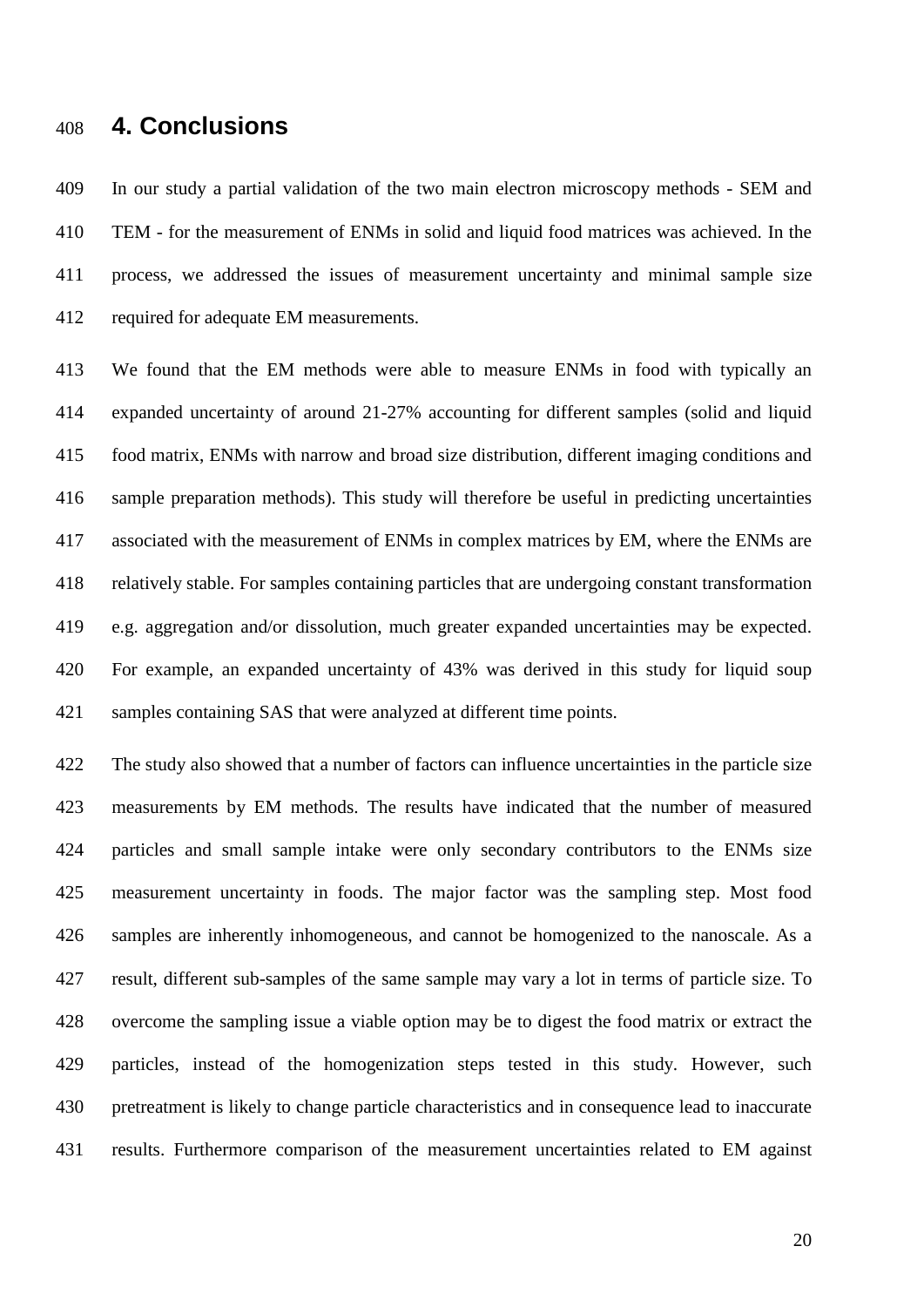other analytical techniques also suggested that if ENMs undergo dynamic changes in the food sample, even matrix removal will not improve measurement precision.

 Alternative possibility for improvement of particle size measurement precision is to increase the sample replication during routine analysis. As it is shown here, the particle quantities necessary to obtain reliable data on median size measurement would depend on broadness of the size distribution and the desired measurement confidence level, which can be calculated from a simple dependence as outlined in Eq 11. Therefore cutting the number of measured particles to an essential minimum, and increasing the number of replication instead, would allow acquisition of more precise information on the particle size and a better characterization of the sample.

 In summary, with few considerations EM can be successfully applied for the measurement of ENMs in foods. Nevertheless further work is required to address few existing issues, such as measurement trueness of ENMs especially characterized by a broad size distribution and non- spherical shape as studied here example of SAS. For this further developments allowing cross comparison of the data outputs from EM and other techniques or/ and reference materials are needed.

# **Acknowledgments**

 The authors would like to acknowledge the directors and staff of York University Nanocentre for invaluable technical advice and facilitated access to electron microscopes. We would also like to thank Dr Stephan Wagner and Dr Samuel Legros from University of Vienna as well as Dr Katrin Loeschner from Danish Technical University for information on sample preparation for silicon analysis in ICP-MS and Food Chemistry team from Food and Environment Research Agency for performing analysis for commercial food sample analyzed in this study. Further, we are grateful to Prof. Hideo Yoshida from Hiroshima University for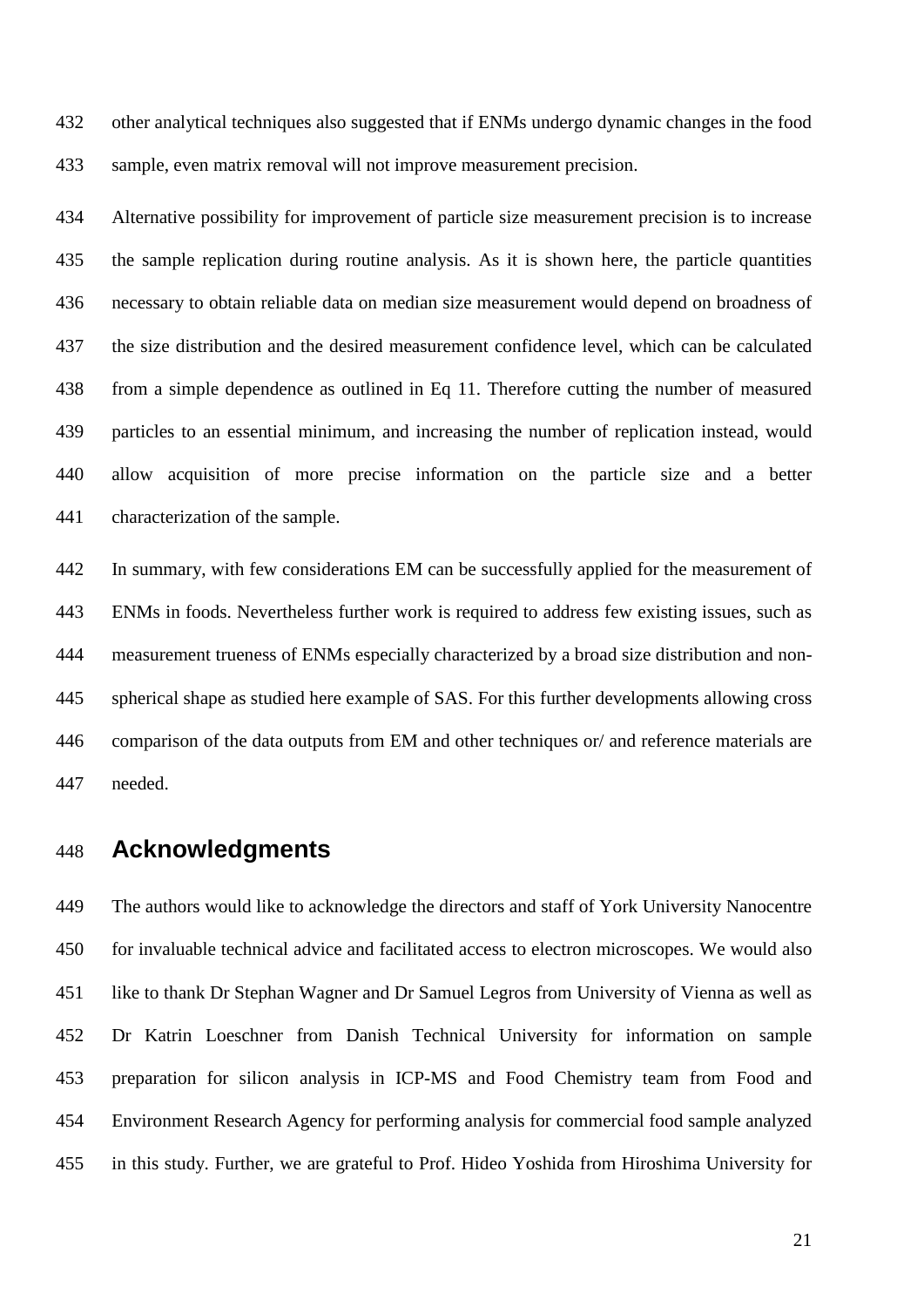his kind permission to use the calculation of the measured particle number required to achieve given mean particle size measurement uncertainty and Dr Stéphane Pietrevalle from Food and Environment Agency in York, UK for help with experimental design for deriving Eq. 11. This work has received funding from the European Union Seventh Framework Programme (FP7/2007-2013) under grant agreement n° 245162.

### **References**

- Boque, R., Maroto, A., Riu, J., & Rius, F. (2002). Validation of analytical methods. *GRASAS Y ACEITES*, *53*(1), 128–143.
- Bowen, P. (2002). Particle size distribution measurement from millimeters to nanometers and
- from rods to platelets. *Journal of Dispersion Science and Technology*, *23*(5), 631– 662.
- Braun, A., Kestens, V., Franks, K., Roebben, G., Lamberty, A., & Linsinger, T. P. J. (2012).
- A new certified reference material for size analysis of nanoparticles. *Journal of Nanoparticle Research*, *14*(9).
- Calzolai, L., Gilliland, D., & Rossi, F. (2012). Measuring nanoparticles size distribution in food and consumer products: a review. *Food Additives & Contaminants: Part A*, *29*(8), 1183–1193.
- Chaudhry, Q., Scotter, M., Blackburn, J., Ross, B., Boxall, A., Castle, L., et al. (2008). Applications and implications of nanotechnologies for the food sector. *Food Additives & Contaminants: Part A*, *25*(3), 241 – 258.
- Dekkers, S., Krystek, P., Peters, R. J. B., Lankveld, D. X. L. P. K., Bokkers, B. G. H., van Hoeven-Arentzen, P. H., et al. (2010). Presence and risks of nanosilica in food
- products. *Nanotoxicology*, *5*(3), 393–405.
- Draft ISO/WD 14411-2. (Unpublished results). Preparation of particulate reference materials - Part 2: Poly-disperse spherical particles.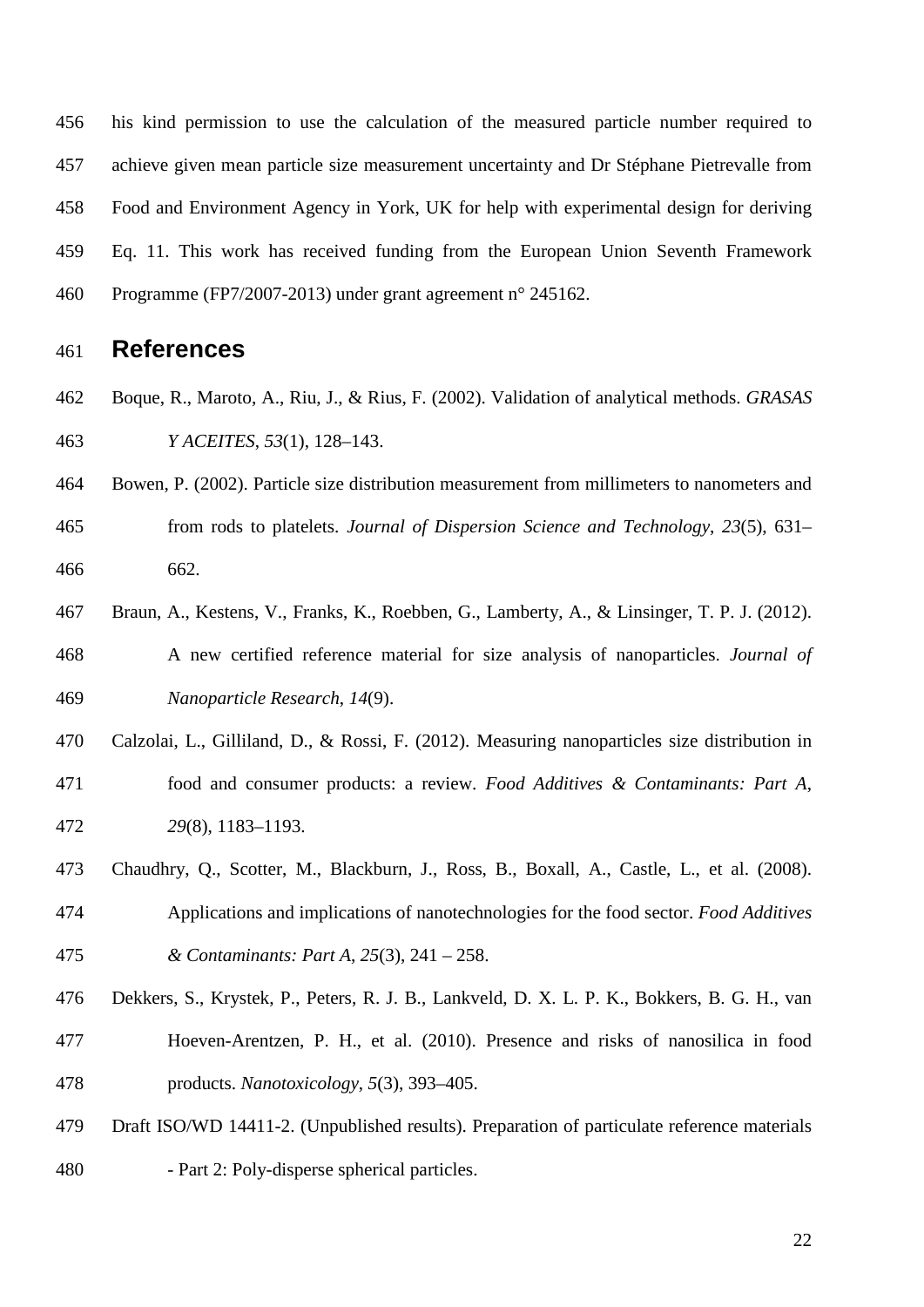| 481 | Dudkiewicz, A., Luo, P., Tiede, K., & Boxall, A. B. A. (2012). Detecting and characterizing     |
|-----|-------------------------------------------------------------------------------------------------|
| 482 | nanoparticles in food, beverages and nutraceuticals. In Q. Huang<br>(Eds.)                      |
| 483 | Nanotechnology in the food, beverage and nutraceutical industries (pp. 53–80).                  |
| 484 | Woodhead Publishing.                                                                            |
| 485 | Dudkiewicz, A., Tiede, K., Loeschner, K., Jensen, L. H. S., Jensen, E., Wierzbicki, R., et al.  |
| 486 | (2011). Characterization of nanomaterials in food by electron microscopy. Trends in             |
| 487 | Analytical Chemistry, 30(1), 28–43.                                                             |
| 488 | EFSA Scientific Committee. (2011). Guidance on the risk assessment of the application of        |
| 489 | nanoscience and nanotechnologies in the food and feed chain. EFSA Journal, 9(5), 1–             |
| 490 | 36. URL http://www.efsa.europa.eu/en/efsajournal/doc/2140.pdf. Accessed 25.06.14.               |
| 491 | Federer, W. (1968). Non-negative Estimators for Components of Variance. Journal of the          |
| 492 | Royal Statistical Society: Series C (Applied Statistics), 17(2), 171–174.                       |
| 493 | Grombe, R., Allmaier, G., Charoud-Got, J., Dudkiewicz, A., Emteborg, H., Hofmann, T., et        |
| 494 | al. (In press). Feasibility of the development of reference materials for the detection of      |
| 495 | Ag nanoparticles in food: neat dispersions and spiked in chicken meat. Accreditation            |
| 496 | and Quality Assurance.                                                                          |
| 497 | Grombe, R., Charoud-Got, J., Emteborg, H., Linsinger, T. P. J., Seghers, J., Wagner, S., et al. |
| 498 | (2014). Production of reference materials for the detection and size determination of           |
| 499 | silica nanoparticles in tomato soup. Analytical and Bioanalytical Chemistry, 406(16),           |
| 500 | 3895-3907.                                                                                      |
| 501 | Hassellöv, M., Readman, J. W., Ranville, J. F., & Tiede, K. (2008). Nanoparticle analysis and   |

 characterization methodologies in environmental risk assessment of engineered nanoparticles. *Ecotoxicology*, *17*(5), 344-361.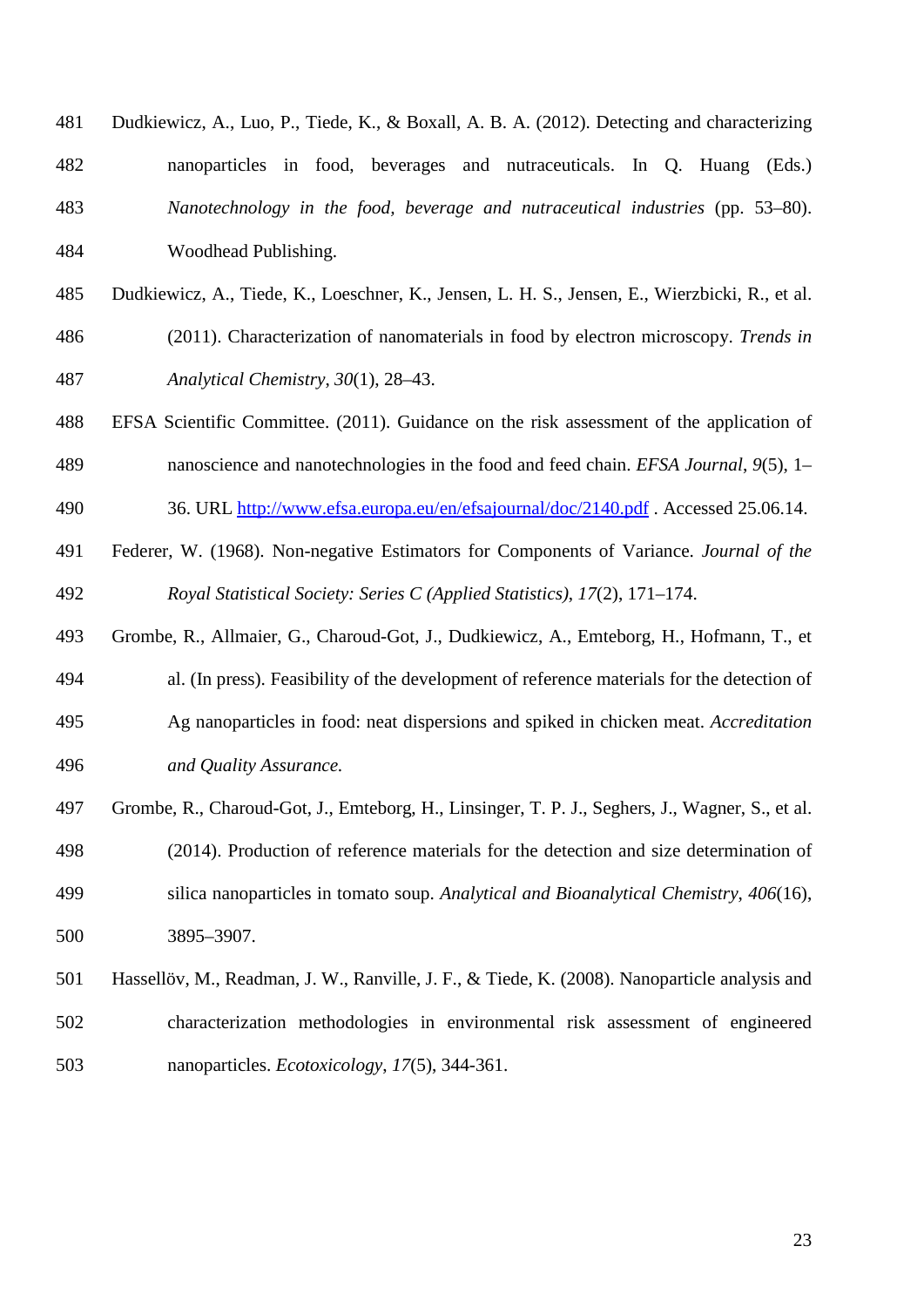- ISO/IEC Guide 98-3:2008. Uncertainty of measurement- Part 3: Guide to the expression of uncertainty in measurement (GUM:1995). International Organization for Standarization.
- Jarvis B., & Hedges, A. J. (2011). The effect of sample units tested on the precision of microbial colony counts. *Food Microbiology*, *28*(6), 1211–1219.
- Joner, E. J., Hartnik, T. & Amundsen, C. E. (2008). Environmental fate and ecotoxicity of engineered nanoparticles. Norwegian Pollution Control Authority.
- URL <http://www.bioforsk.no/ikbViewer/Content/49692/SFTs%20rapport.pdf> . Accessed 25.06.14.
- Kaiser, D. L., & Waters, R. L. (2007a). Report of Investigation, Reference Material 8012 Gold Nanoparticles, 30 nm Diameter. NIST.
- URL https://www-s.nist.gov/srmors/reports/8012.pdf.
- Accessed 25.06.14
- Kaiser, D. L., & Waters, R. L. (2007b). Report of Investigation, Reference Material 8013 Gold Nanoparticles, 60 nm Diameter. NIST.
- URL https://www-s.nist.gov/srmors/reports/8013.pdf .
- Accessed 25.06.14
- Lamberty, A., Franks, K., Braun, A., Kestens, V., Roebben, G., & Linsinger, T. P. J. (2011). Interlaboratory comparison for the measurement of particle size and zeta potential of silica nanoparticles in an aqueous suspension. *Journal of Nanoparticle Research*, *13*(12), 7317–7329.
- Lari, L., & Dudkiewicz, A. (2014). Sample preparation and EFTEM of Meat Samples for Nanoparticle Analysis in Food. *Journal of Physics: Conference Series*, *522*(1), 012057.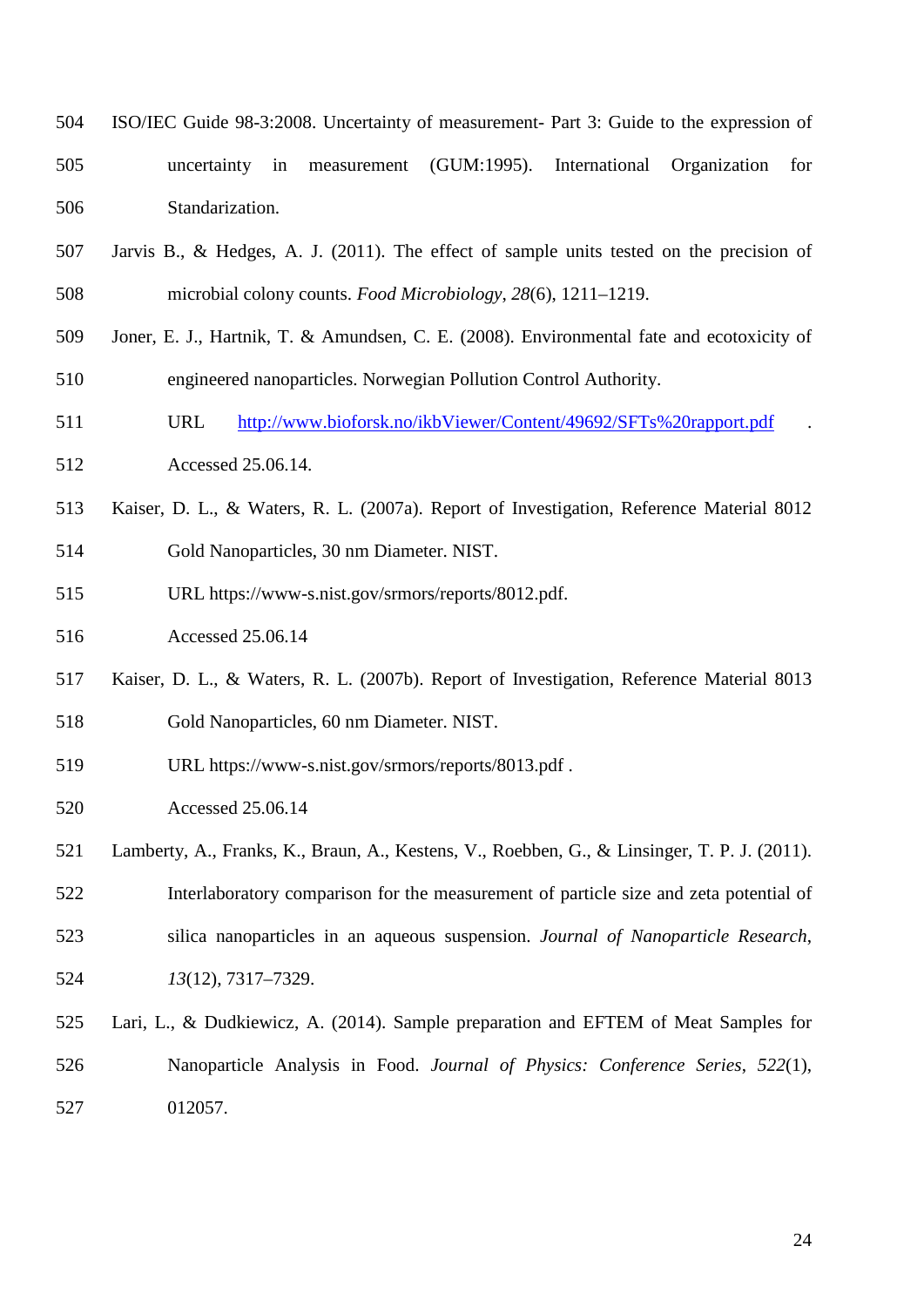- Linsinger, T. P. J. (2010). ERM Application Note 1- Comparison of a measurement result with the certified value, 1–2.
- URL https://ec.europa.eu/jrc/sites/default/files/erm\_application\_note\_1\_en.pdf. Accessed 25.06.14
- Linsinger, T. P. J., Chaudhry, Q., Dehalu, V., Delahaut, P., Dudkiewicz, A., Grombe, R., et al. (2013). Validation of methods for the detection and quantification of engineered nanoparticles in food. *Food Chemistry*, *138*(2-3), 1959–1966.
- Linsinger, T. P. J., Pauwels, J., Veen, A. M. H. van der, Schimmel, H., & Lamberty, A.
- (2001). Homogeneity and stability of reference materials. *Accreditation and Quality Assurance*, *6*(1), 20–25.
- Loeschner, K., Navratilova, J., Købler, C., Mølhave, K., Wagner, S., von der Kammer, F., et al. (2013). Detection and characterization of silver nanoparticles in chicken meat by asymmetric flow field flow fractionation with detection by conventional or single particle ICP-MS. *Analytical and Bioanalytical Chemistry*, *405*(25), 8185–8195.
- Peters, R. J. B., Rivera, Z. H., Bemmel, G. van Marvin, H. J. P., Weigel, S., & Bouwmeester,
- H. (2014). Development and validation of single particle ICP-MS for sizing and quantitative determination of nano-silver in chicken meat. *Analytical and Bioanalytical Chemistry*, *406*(16), 3875–3885.
- Small, J. A., & Waters, R. L. (2012). Report of Investigation, Reference Material 8011 Gold Nanoparticles, 10 nm Diameter. NIST.
- URL https://www-s.nist.gov/srmors/reports/8011.pdf.
- Accessed 25.06.14.
- Tiede, K., Boxall, A., Tear, S., Lewis, J., David, H., & Hassellöv, M. (2008). Detection and characterization of engineered nanoparticles in food and the environment. *Food Additives & Contaminants: Part A*, *25*(7), 795–821.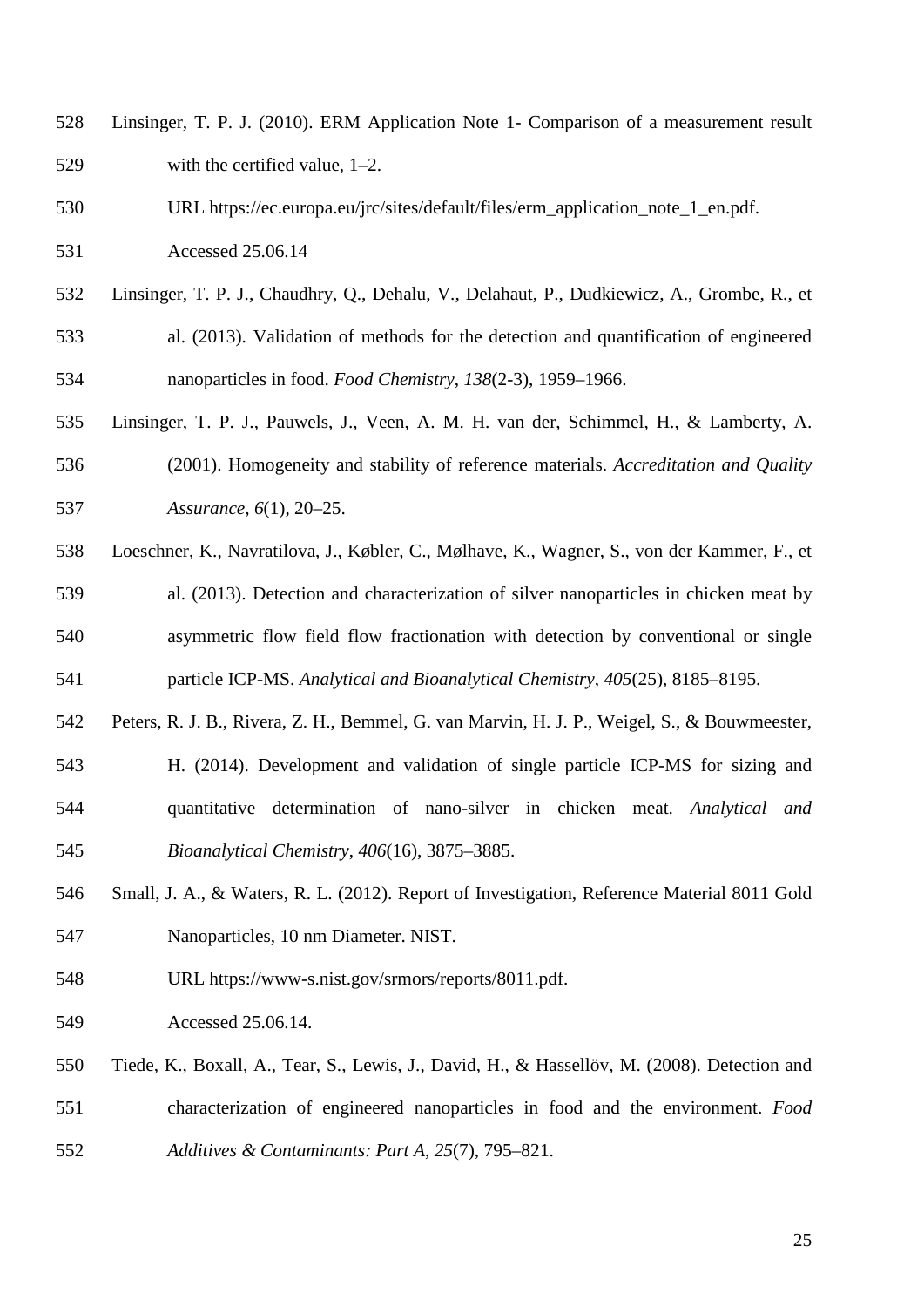**Sampling Sample 1 Imaging Imaging Image Image P analysis Number of measured particles Importance of stages in data acquisition to uncertainty of electron microscopy measurements of nanomaterials in food**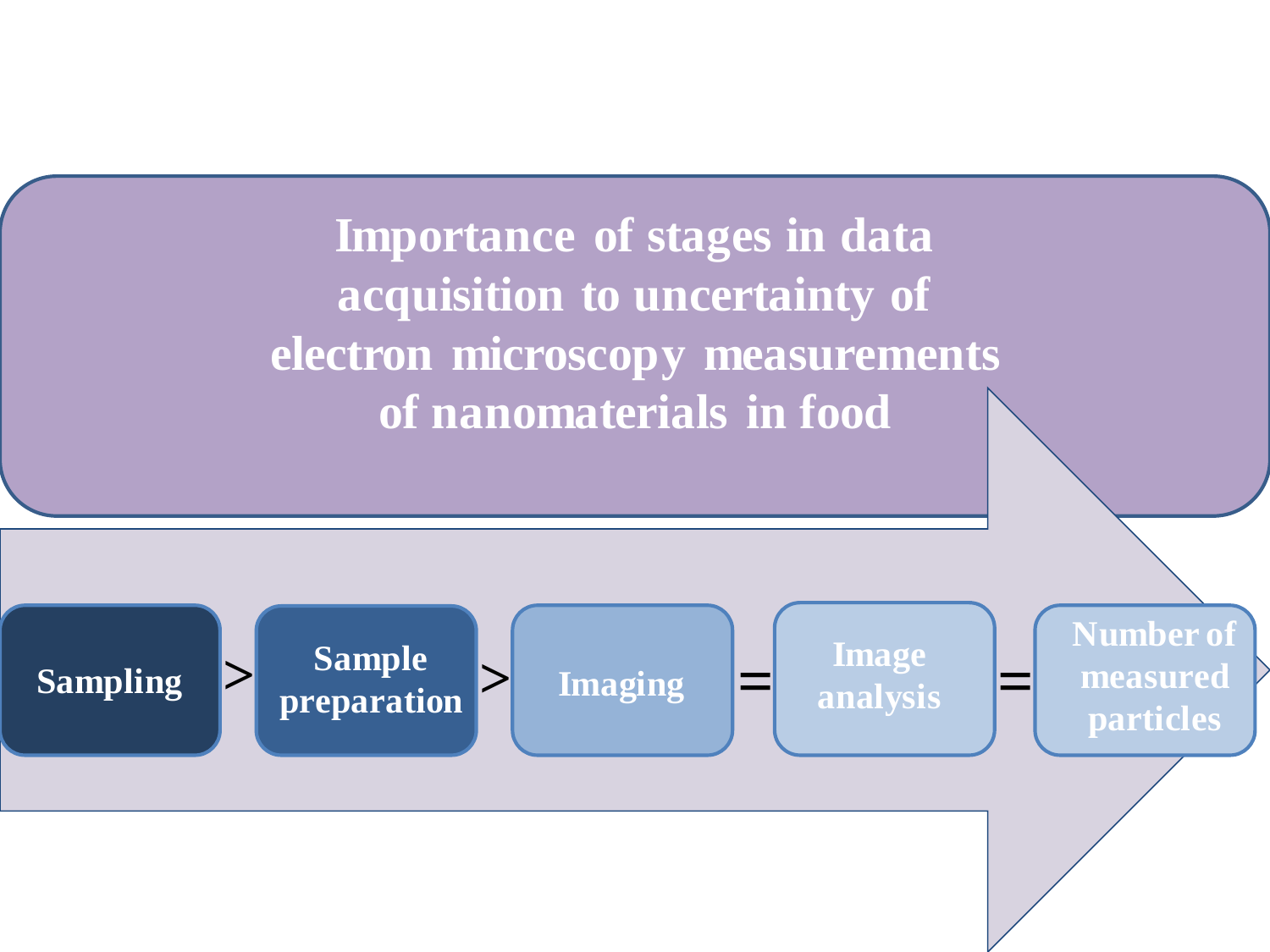|                    | <b>Sampling</b> | <b>Sample</b><br>preparation | <b>Imaging</b> | <b>Image</b><br>analysis | <b>Particle</b><br>number |      |  |
|--------------------|-----------------|------------------------------|----------------|--------------------------|---------------------------|------|--|
| oup <sub>1</sub>   | $11\%$          | $7\%$                        | $2\%$          | $2\%$                    | $2\%$                     | Tota |  |
|                    |                 |                              |                |                          |                           | 14%  |  |
| <b>AS 1</b>        | $1\%$           | $1\%$                        | 6%             | $1\%$                    | $2\%$                     |      |  |
|                    |                 |                              |                |                          |                           | 7%   |  |
| leat 2             | 8%              | 3%                           | 3%             | 3%                       | 3%                        |      |  |
|                    |                 |                              |                |                          |                           | 10%  |  |
| g <sub>SPS</sub> 2 | negligible      | 9%                           | negligible     | 2%                       | 3%                        |      |  |
|                    |                 |                              |                |                          |                           | 9%   |  |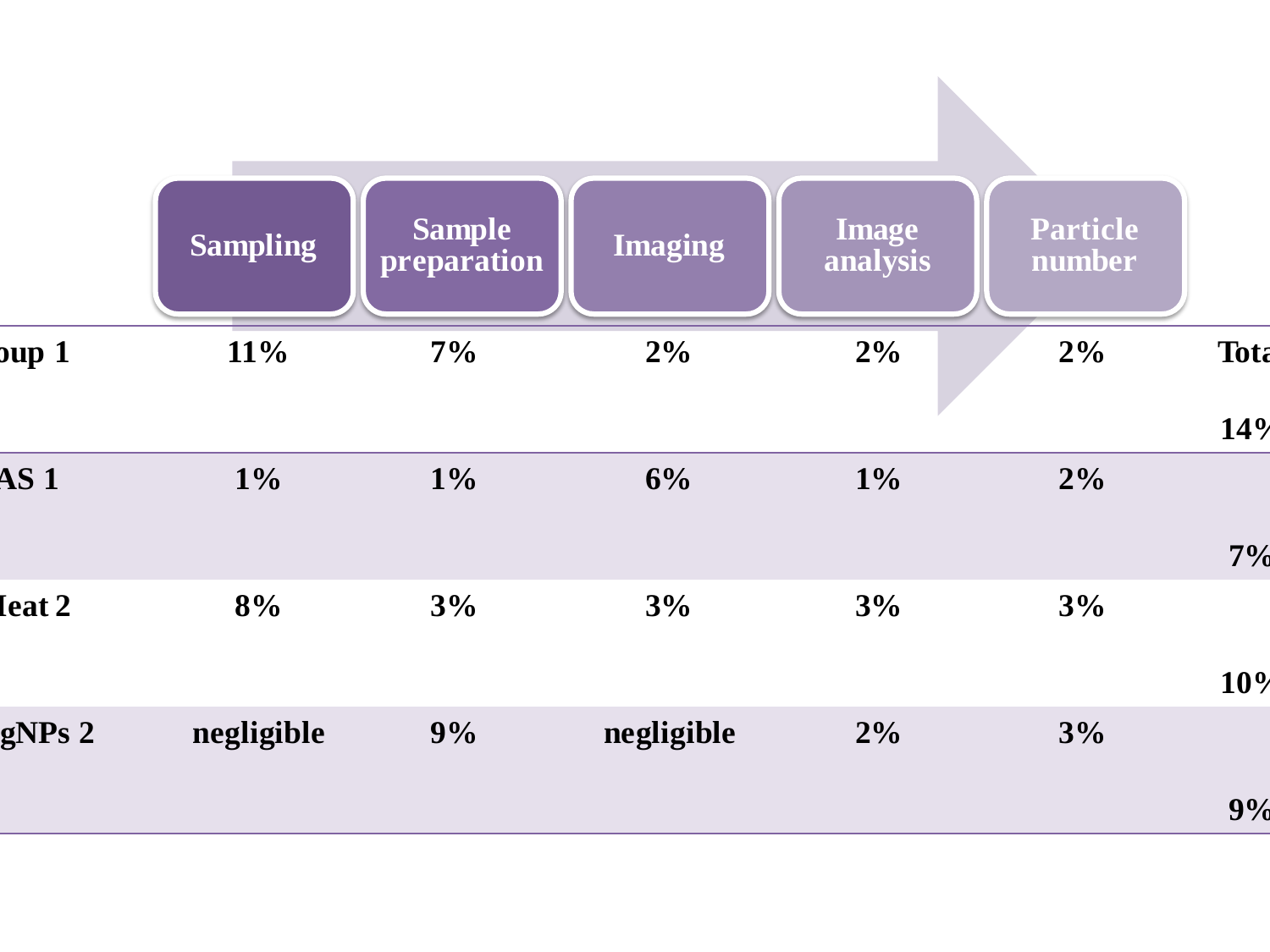**Table 1** List of the materials used. NanoLyse labeling from Grombe et al. (2014 and In press) provided to allow comparison of data

|                                  | <b>Type of</b>                                                                  | <b>Concentration of</b> | <b>Declared</b>                         | Median $[IQR]$ <sup>a</sup> |                     |
|----------------------------------|---------------------------------------------------------------------------------|-------------------------|-----------------------------------------|-----------------------------|---------------------|
| <b>Sample</b>                    | particles                                                                       | core particle %<br>w/w  | average<br>particle size                | size<br>$(nm)^b$            | number <sup>b</sup> |
| Meat 1<br>(NanoLyse13)           |                                                                                 | 0.01                    |                                         | 27 [12]                     | 32 [24]             |
| Meat 2<br>(NanoLyse14)           | Ag coated<br>with $PVPc$                                                        | 0.05                    |                                         | 26 [10]                     | 83 [87]             |
| AgNPs 1<br>(NanoLyse03)          |                                                                                 | 0.02                    | $42\pm10$ nm by<br><b>TEM</b>           | 30 [11]                     | 47 [29]             |
| AgNPs 2<br>(NanoLyse04)          |                                                                                 | 0.1                     | $42\pm10$ nm by<br><b>TEM</b>           | 32 [11]                     | 163 [35]            |
| Soup 1<br>(NanoLyse09)           |                                                                                 | 0.5                     |                                         | 42 [24]                     | 264 [493]           |
| Soup 2<br>(NanoLyse10)           | Synthetic<br>amorphous<br>SiO <sub>2</sub><br>stabilized<br>with<br><b>NaOH</b> | $\overline{2}$          |                                         | 41 [21]                     | 909 [987]           |
| SAS <sub>1</sub><br>(NanoLyse01) |                                                                                 | $\mathbf{1}$            | $120 \text{ nm}$ by<br>SLS <sup>d</sup> | 57 [40]                     | 1361 [770]          |
| SAS <sub>2</sub><br>(NanoLyse02) |                                                                                 | $\overline{4}$          | $120 \text{ nm}$ by<br>SLS <sup>d</sup> | 60 [49]                     | 5640 [951]          |
| <b>SAS COM</b>                   | Synthetic                                                                       | $\sim$ 2                |                                         | 53 [57]                     | 1190 [463]          |
| Soup COM                         | amorphous<br>SiO <sub>2</sub><br>(E551)                                         | $0.28^e$                |                                         | 57 [40]                     | 305 [528]           |

<sup>a</sup>Interquartile range, <sup>b</sup>values for ENMs size and number of particles counted (per replicate- 1 EM grid) obtained by characterization with transmission electron microscopy (TEM)- AgNPs containing samples, and scanning electron microscopy (SEM)- SAS containing samples based on intermediate precision study data (for full size distribution and EM images see Supplementary data, Fig. A1), 'Polyvinylpyrrolidone, <sup>d</sup>static light scattering, erefers to powder, measured using ICP-MS Thermo Axiom instrument at Food and Environment Research Agency, UK..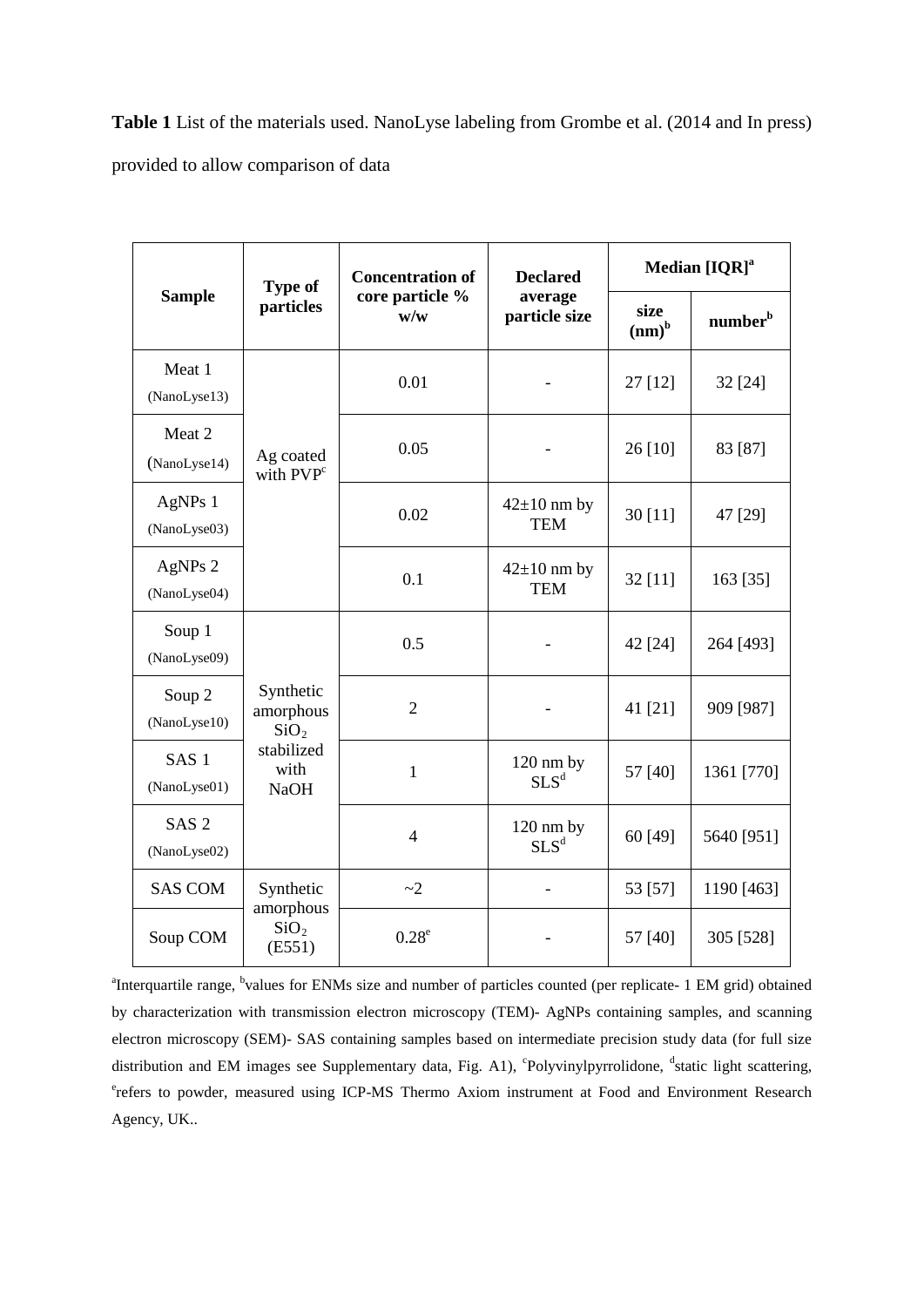**Table 2** Data acquisition parameters

| <b>Technique</b> | Area of a<br>single<br>image<br>$(\mu m \times \mu m)$ | <b>Pixel</b><br>size<br>(nm) | <b>Smallest</b><br>particle area<br>(no. of pixels) | <b>Smallest</b><br>particle<br><b>ECD</b><br>(nm) | No. of<br>images<br>analysed<br>per<br>replicate | <b>Volume</b><br>analyzed<br>per<br>replicate<br>(mL) |
|------------------|--------------------------------------------------------|------------------------------|-----------------------------------------------------|---------------------------------------------------|--------------------------------------------------|-------------------------------------------------------|
| <b>SEM</b>       | $6.3 \times 4.73$                                      | 8.7                          | 15                                                  | 30                                                | 10                                               | Cannot be<br>specified                                |
| <b>TEM</b>       | $1.6 \times 1.6$                                       | 1.6                          | 80                                                  | 16                                                | 10                                               | $2.8 \times 10^{-9}$ <sup>a</sup>                     |

<sup>a</sup>refers to the volume of Meat 1 and 2 sample with a density of 1.0 g/mL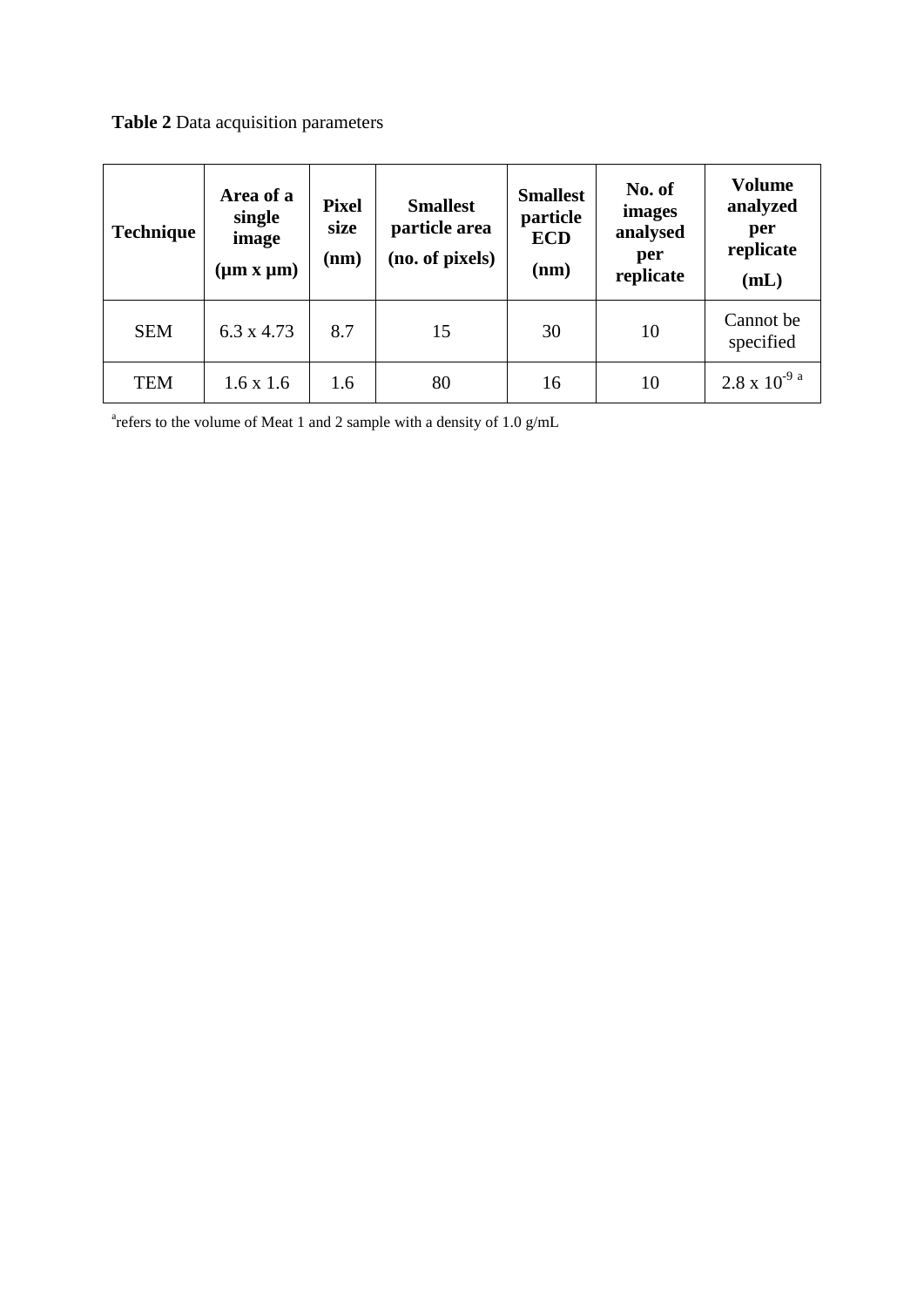**Table 3** The smallest number of particles necessary to obtain a desired level of  $RSD_{pn}$  of the median ECD for particle populations with known *IQR%* according to Eq. 11

| IQR% | Numbered of particles needed for targeted $RSD_{pn}$ |              |  |  |  |  |
|------|------------------------------------------------------|--------------|--|--|--|--|
|      | $RSD_{pn} = 5$                                       | $RSD_{pn}=1$ |  |  |  |  |
| 34   | 38                                                   | 994          |  |  |  |  |
| 39   | 49                                                   | 1630         |  |  |  |  |
| 54   | 91                                                   | 5260         |  |  |  |  |
| 75   | 170                                                  | 17166        |  |  |  |  |
| 111  | 359                                                  | 70424        |  |  |  |  |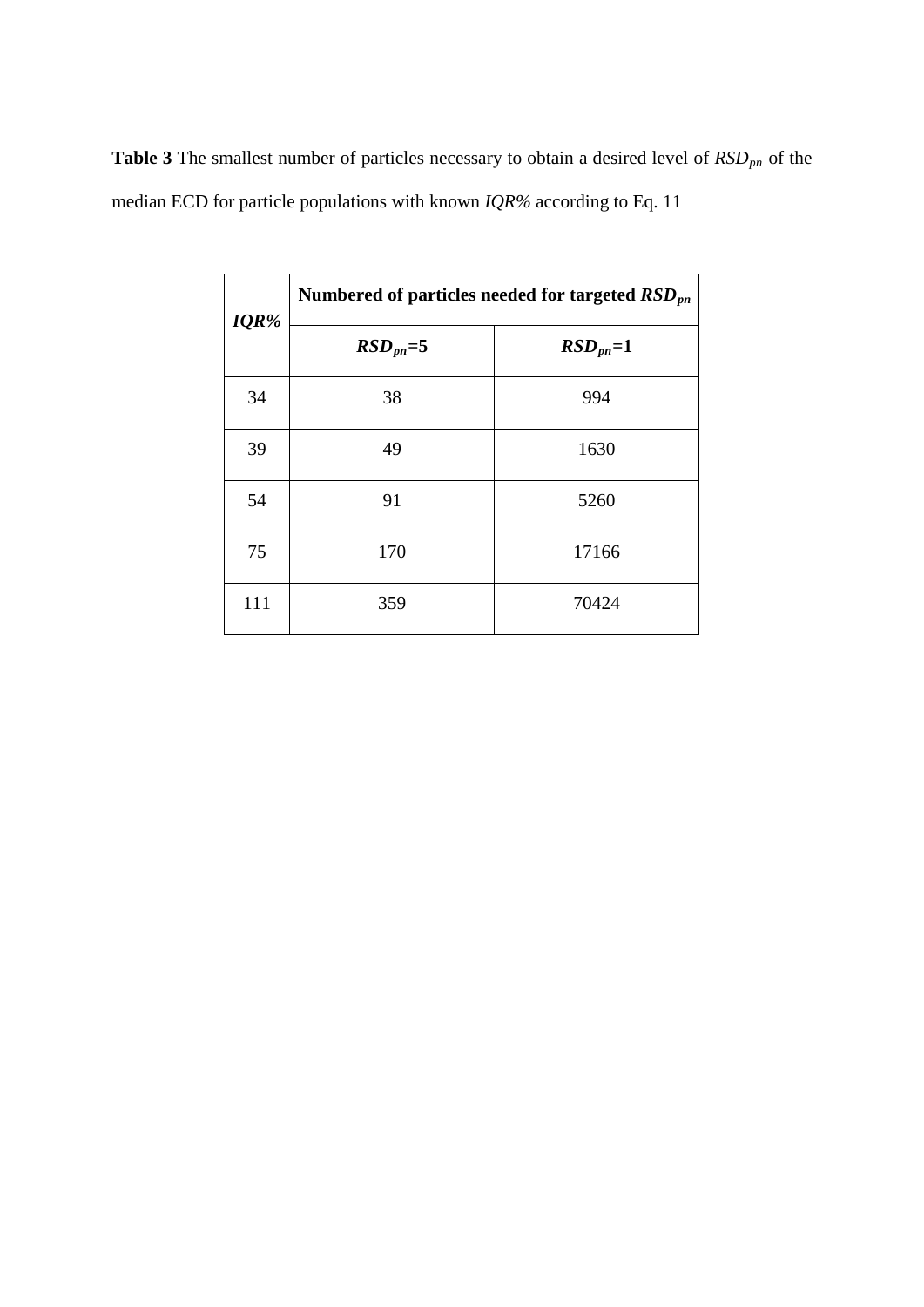

Table 4 The contribution of the stages in the data acquisition process to the *RSD*<sub>total</sub>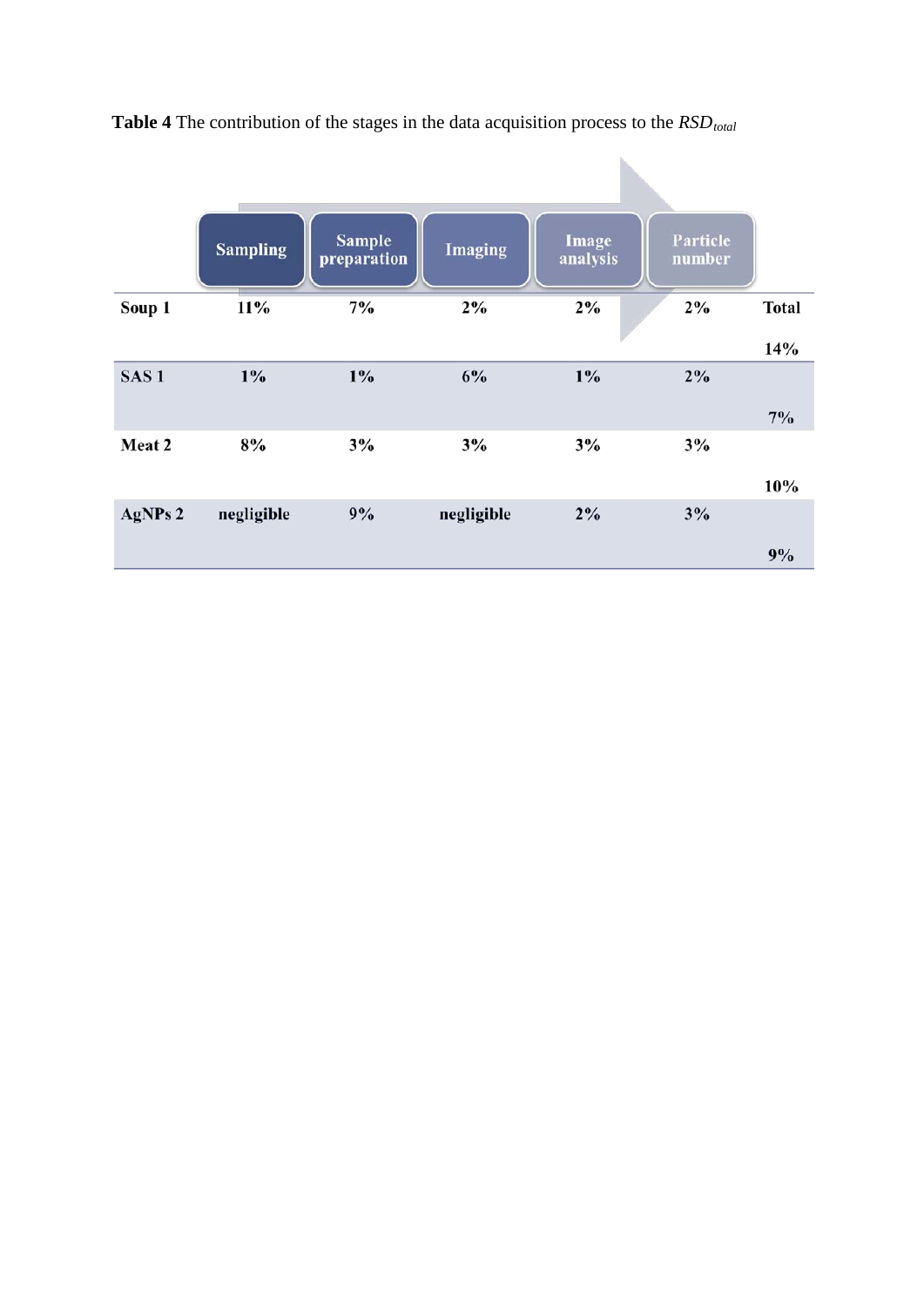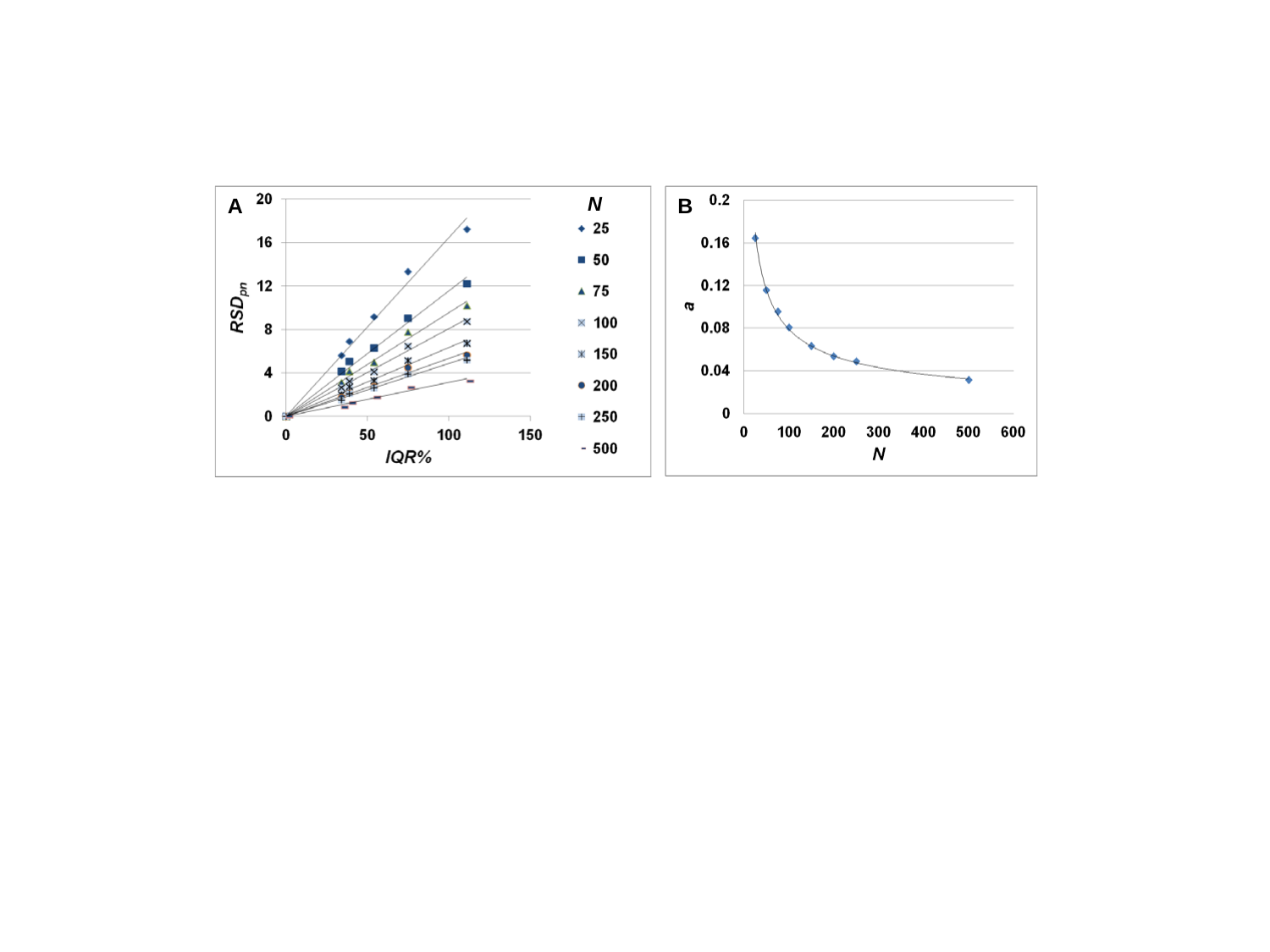